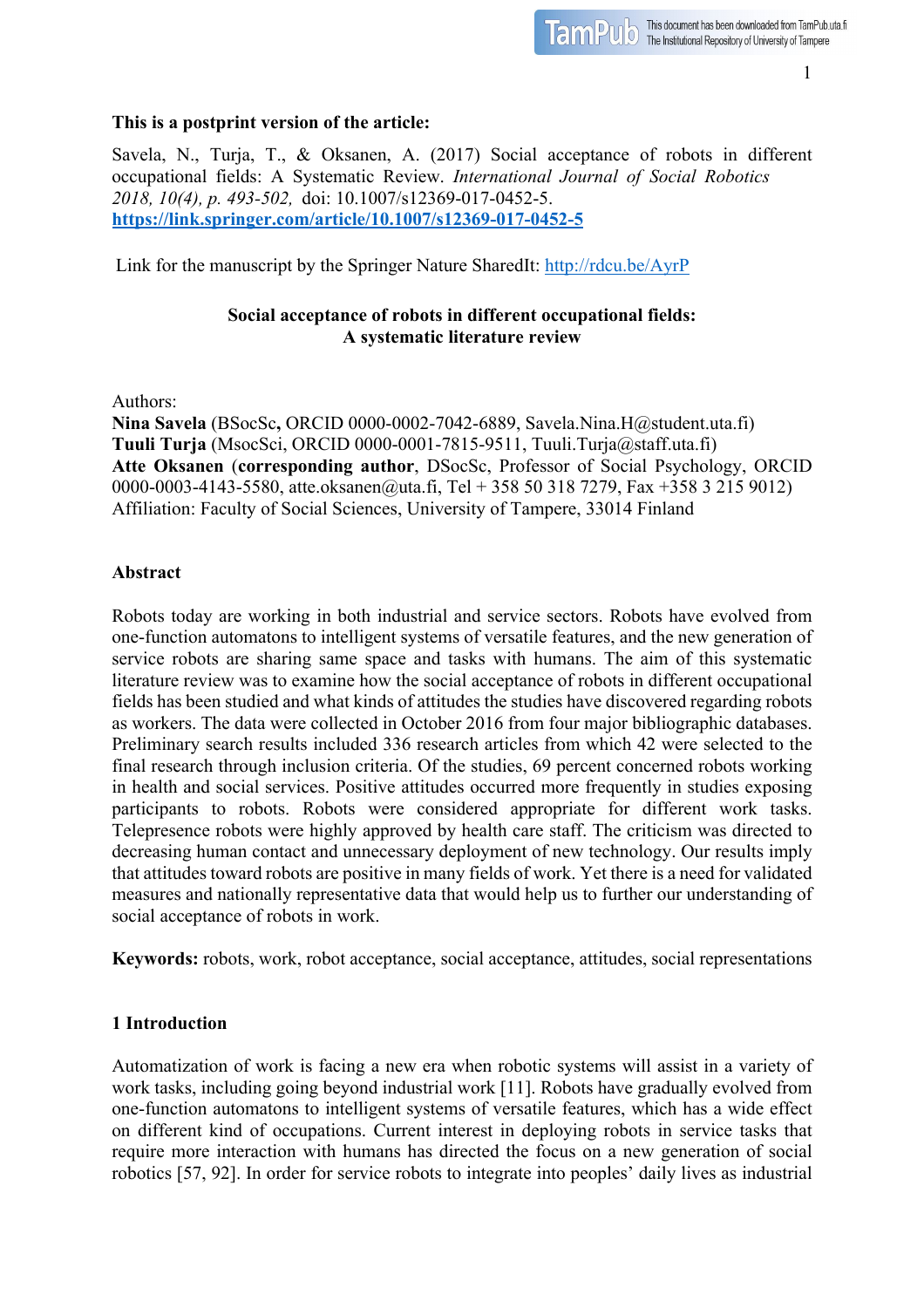robots have [11], they must be accepted and, above all, found safe [92]. In particular, the robots targeted at health and elderly care have generated much discussion on robot acceptance from ethical [80], legal [5], and employment [1, 24] perspectives.

No consensual definition of robots exists, partly because of the rapidly evolving technology. The International Organization of Standardization defines a robot as a programmable device that can move and perform tasks in its environment [38]. This definition encompasses robotic devices from fully autonomous robots to remote-controlled robots such as telepresence robots. Despite the considerable work done in human-robot interaction and technology acceptance [15, 16, 45, 68], advances in robotics requires supplemental research. Robots working closer to humans than before makes it essential to study the attitudes and social acceptance concerning robots as workers. In addition, the diverse robotic applications and varying definitions and conceptions of robots make it essential to consider how the actual experiences with robots influence the attitudes.

In this systematic literature review we report the findings based on our investigation of research done in human sciences on social acceptance of robots in different work tasks. We explored how social acceptance has been studied and what kinds of attitudes toward robots have been discovered. We focused especially on robots that could be considered as co-workers and assistance, and they hence are performing work tasks typical of humans or they are considered as colleagues to human workers in certain occupational fields.

#### **1.1 Acceptance of robots at work**

The deployment of new technology concerns social and human factors, and it has been studied under the concept of technology acceptance [16, 88] based on the theory of reasoned action [25]. The technology acceptance model (TAM) consists of components such as attitude toward the technology in question, experience of usage of robots, facilitating factors, social norms, trust, perceived usefulness, ease of use, and enjoyment [e.g., 16, 88]. An extended TAM-model by Malhotra and Galletta [54] places more focus on social influence in adaptation and usage of new technologies. This involves understanding how attitudes towards technology change and are internalized.

Examining technology acceptance is also closely related to research fields of social acceptance and attitudes in general. Attitudes refer to fairly constant positive, negative, and neutral evaluations of an object or concept [3, 18, 21]. Some have argued that attitudes could be defined as "a type of knowledge structure stored in memory" [21], and studies have also connected attitudes more closely to neurological processes [86]. One of attitude functions, the accessibility of the evaluation, is influenced by diagnostic information like sensory information about and direct and past experiences with an object [23]. In addition, attitudes based on direct experience have been found to be more extreme and less ambivalent [66]. For example, it is easier to form a clear view on robots if you have experience with them.

Social representation provides a more social aspect to the attitude discussion. Instead of viewing attitudes or acceptance as intrapersonal processes, attitudes toward a new technology can be viewed as social representations that form socially in the process of collective symbolic coping [4, 40, 89]. When referring to robots, we are also bound to the robot terms derived from science fiction [87] and the representation those concepts of robots produce.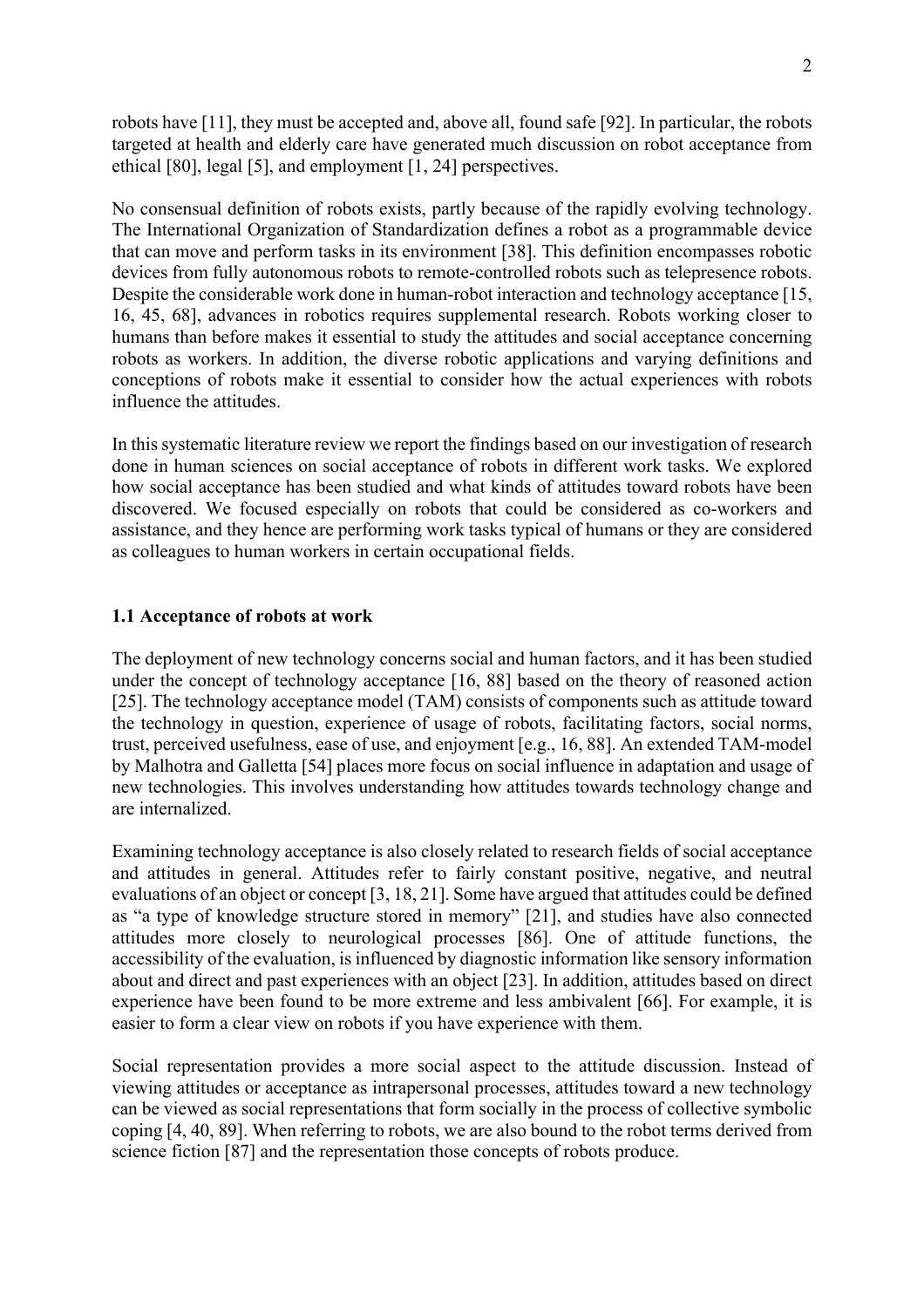People who lack real experiences with robots rely only on the social representations of robots' attributes and qualities. In research, this is of course a serious validity issue. In order to control the undesirable variance of imagination, robots should be carefully defined, if not introduced to the participants, when aiming to measure the attitudes towards the robots in question. A Japanese study in which care workers' opinions on hypothetical humanoid care robots were investigated supports this theory. The respondents, mostly nurses, struggled with not knowing exactly which abilities the said humanoid robots would have [29]. Consequently, before any ethical or practical consideration, this indeterminateness was the most common obstacle in viewing humanoid robots as suitable in clinical situations. The relationship between actual experiences and attitudes have been reported in other research as well [36, 50, 65].

In addition to a study design and the type and attributes of the robot used, attitudes could potentially be affected by the task or occupational field the robot is deployed in. Currently robots are starting to become part of work life in many sectors including journalism [42], education [62], agriculture [82], military [58], and medicine such as surgery [67]. Certain occupations are even at risk of being replaced by robots or other technology [28]. Another factor influencing the attitude toward robots may indeed be a concern over the risk of unemployment caused by robots [57]. Based on empirical evidence from US labor markets, Acemoglu and Restrepo [1] suggest that robots will have significant effects on employment and wages.

According to a Eurobarometer [20] survey, Europeans ( $n = 26,751$ ) generally have a positive view of robots, but they do not feel comfortable about having robots in life domains such as caring for children, elderly, and the disabled. In fact, 60% of Europeans consider that robots should be banned from such care activities. They also reported high figures of disapproval in education (34%), health care (27%), or leisure (20%). On the contrary, very few people consider that robots should be banned in space exploration (1%), search and rescue (3%), manufacturing  $(4\%)$ , transport and logistics  $(6\%)$ , agriculture  $(6\%)$ , military and security  $(7\%)$ , and domestic use such as cleaning (8%) [20].

Applying more refined multivariable analysis to the Eurobarometer data, Taipale and his colleagues [83] specified further that people are reluctant to use robots in the fields of child and elderly care, education, and leisure. Interestingly, pensioners were more willing to accept robots [83]. Takayama and his colleagues [84] had partially different results in their research a few years earlier. In their online survey  $(n = 250)$  of adult respondents mainly from industrialized countries, robots were approved to work in collaboration with humans. However, people did not favor robots for "jobs that require artistry, evaluation, judgement and diplomacy" [84].

Although no general systematic review or meta-analyses has been conducted on attitudes towards robots performing different work tasks, some exclusive reviews exist, such as reviews about acceptance of health care robots for older population [9] and tele-ICU among intensive care unit (ICU) staff [94]. Also, reviews of efficacy and health effects of robots exist [49, 70, 72-73]. Kachouie and his colleagues [43] have published a mixed-method systematic literature review concerning socially assistive robots in elderly care. Based on 86 studies in 37 study groups, their findings suggest that socially assistive robots have positive effects on elderly people. In addition, they stated that the most acceptable robots are the ones affecting the wellbeing of elderly people positively in multiple aspects. This literature review focused, however, only on well-being outcomes and it did not analyze attitudes or opinions about robots. Hence, a need exists for a review of social acceptance of robots currently.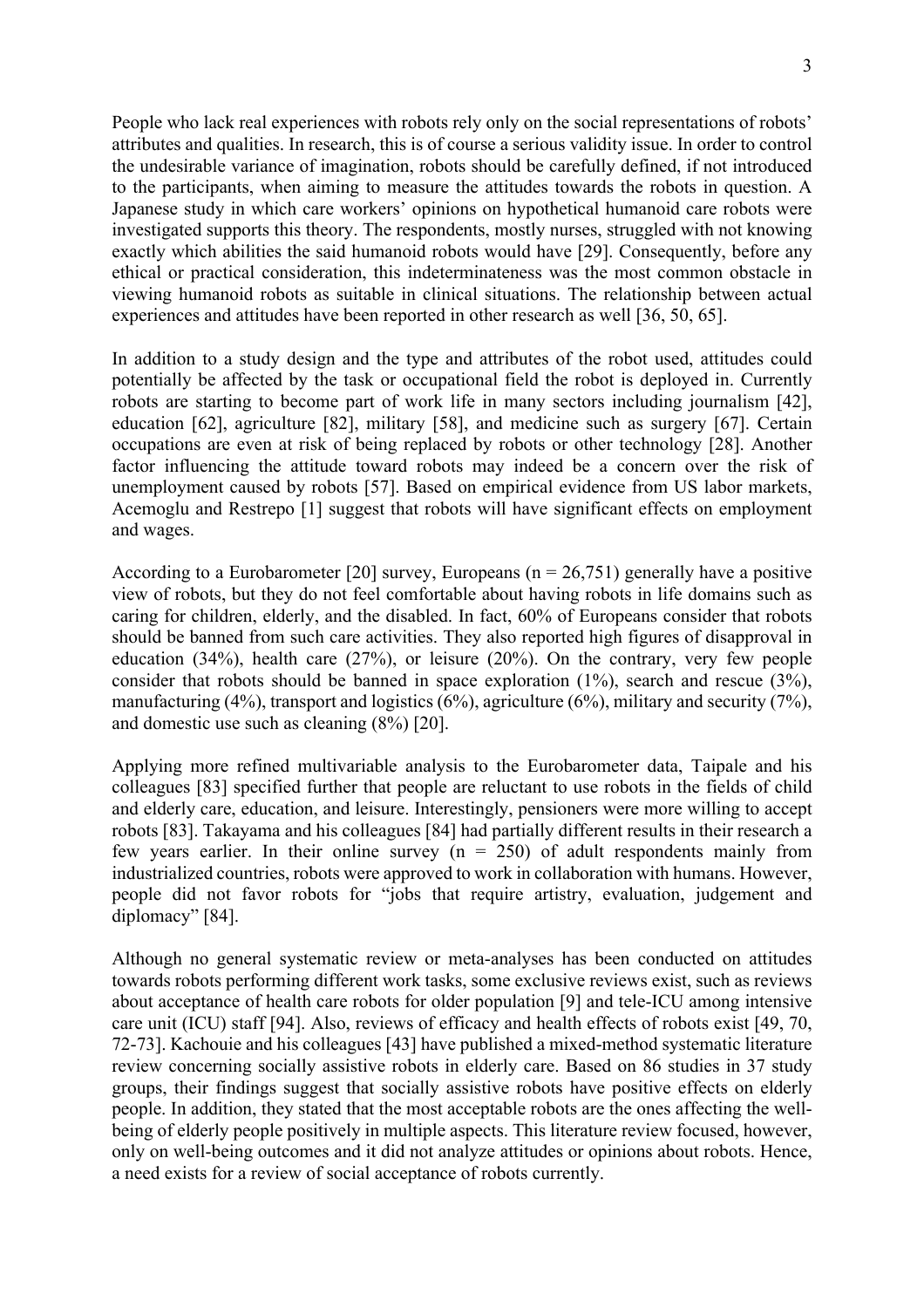#### **1.2 This study**

The aim of this systematic literature review was to investigate what has been studied about social acceptance of robots performing work tasks amidst disciplines in human sciences. All physical devices referred as robots in the research articles were included in the definition of robot. These vary from single-function automatons to humanoid robots and from remote controlled to autonomous robots. Consequently, this review focused on service robots and industrial robots and leaves virtual robots out of the examination.

The secondary aim was to examine whether the attitudes toward robots vary according to the experience with the robot and occupational field the robot is working in. Based on previous research concerning different job or life domains [83, 84], robots could be harder to accept in more social contexts. The purpose of this literature review was to compile previous research knowledge, scrutinize the discovered research data, and bring forth a general view of the research field and subject matter. In addition, the aim was to identify the gaps in the research knowledge and notice prospective research subjects. According to these aims, the following research questions were set:

- 1. What has been studied about social acceptance of robots operating in different occupational fields?
- 2. Is the use of hypothetical research design associated with more negative views of robots?
- 3. What kind of attitudes do people have toward robots in different occupational tasks?

#### **2 Method**

#### **2.1 Data collection**

A systematic literature review targeted at human sciences was conducted to answer the research questions. Four electronic databases were searched during October 2016: Scopus, Web of Science, PsycINFO (ProQuest), and Social Sciences Premium Collection (ProQuest). The search phrase "robot\* AND (attitude\* OR accept\* OR experienc\*) AND (occupation\* OR work\* OR profession\*)" was used in all databases.

In Scopus the search was focused on titles, abstracts, and keywords of the articles. The topic search of the Web of Science database searched compatible words also from its own KeyWords Plus index. Subject headings, which searches keywords and major subjects, was selected in PsycINFO and Social Sciences Premium Collection as substitutes for keywords and in addition to abstracts and document titles. The searches were limited to peer-reviewed research articles published in 2000–2016. In addition, record or document types and document sources included journal articles and scholarly journals, depending on the database.

Disciplines included in the search in Scopus were social sciences and psychology. The substitutive selections in Web of Science were psychology, psychiatry, behavioral sciences, geriatric, pediatric, education, educational research, health care sciences services, linguistics, public administration, social issues, social sciences other topics, and sociology. The social sciences category in Scopus included disciplines similar to the ones listed above. It was essential the searches were directed broadly to different disciplines to assure the relevant research articles would be included in the data.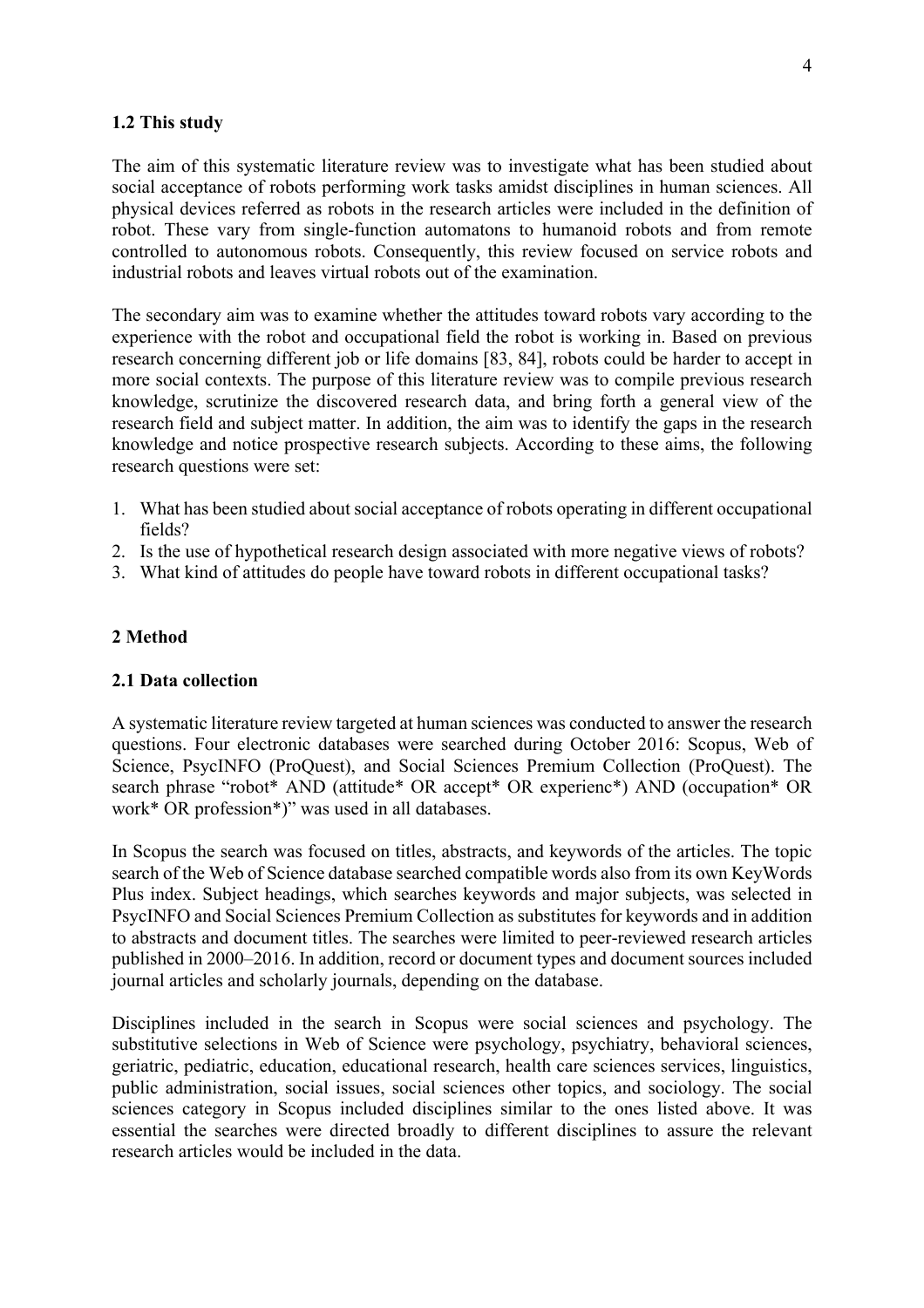The four databases found 499 research articles and after the duplicates were removed the data consisted of 336 journal articles. Because the searched articles were not defined by research method, the data include quantitative and qualitative research articles. However, theoretical articles and literature reviews were excluded since this review was interested only in original empirical research articles. These were excluded during the data processing.

After the initial screening of the 336 research articles, we formed inclusion criteria and limited the data to 39 articles that address the social acceptance of robots in work life. The reasons for exclusion were as follows: (a) the research did not examine attitudes towards robots, (b) the research studied attitudes but the robots concerned did not perform work tasks, (c) the research was only theoretical, (d) the research was a literature review. With the second criterion, the emphasis was given to robots that were subjects rather than means of labor. However, even though a robot might be considered as an instrument rather than a co-worker, its implication to labor is often more extensive. For example, a telepresence robot might substitute or act as an option for a locally stationed specialist. Robots can also assist in diverse work tasks. For example, a robot might be an object for human care like in the case of seal robot Paro, which reacts to touch with movement and sound and is used to improve the quality of life of people with dementia [10]. In this case, the robot would at least support the care function reserved to a caretaker.

The first author was responsible of initial data collection, but we ran additional interrater reliability checks. Interrater reliability of the data inclusion was tested with two additional external raters. The average interrater agreement was 90.68% (Cohen's  $\kappa$  = .75) for the data inclusion and 86.85% (Cohen's  $\kappa$  = .82) for data inclusion criteria categories. In the cases of disagreement with raters, the inclusion of articles was separately discussed among the research group. After the reliability test, three more research articles were included resulting in a total of 42 articles in the analysis (see figure 1).

#### **2.2 Method of analysis**

The starting point for the analysis was to show what research has been done and where the research has been published so far. We gathered all the necessary bibliographic information on articles including year of publication, research method and design, quantity and country of participants, the occupational field the robot represented, and research results concerning the acceptance of robots. Content analysis was used to examine the attitudes toward robots in work tasks. We report descriptive information on the studies and the comparison of positive and negative attitudes that was carried out using cross-tabulations with Fisher's exact test (FET). Two-tailed FET was chosen over, for example, Chi-square test because of its ideal use in crosssectional study designs with fixed but small frequencies [13, 26, 59 pp. 77-89].

#### **3 Results**

#### **3.1 General details about published studies**

General findings on studies published show that they were published between 2006–2016 and in increasing numbers in the 2010s (Figure 2). Out of all the studies published 29% were conducted in North America and 52% in the European countries (Table 1). In 12% of the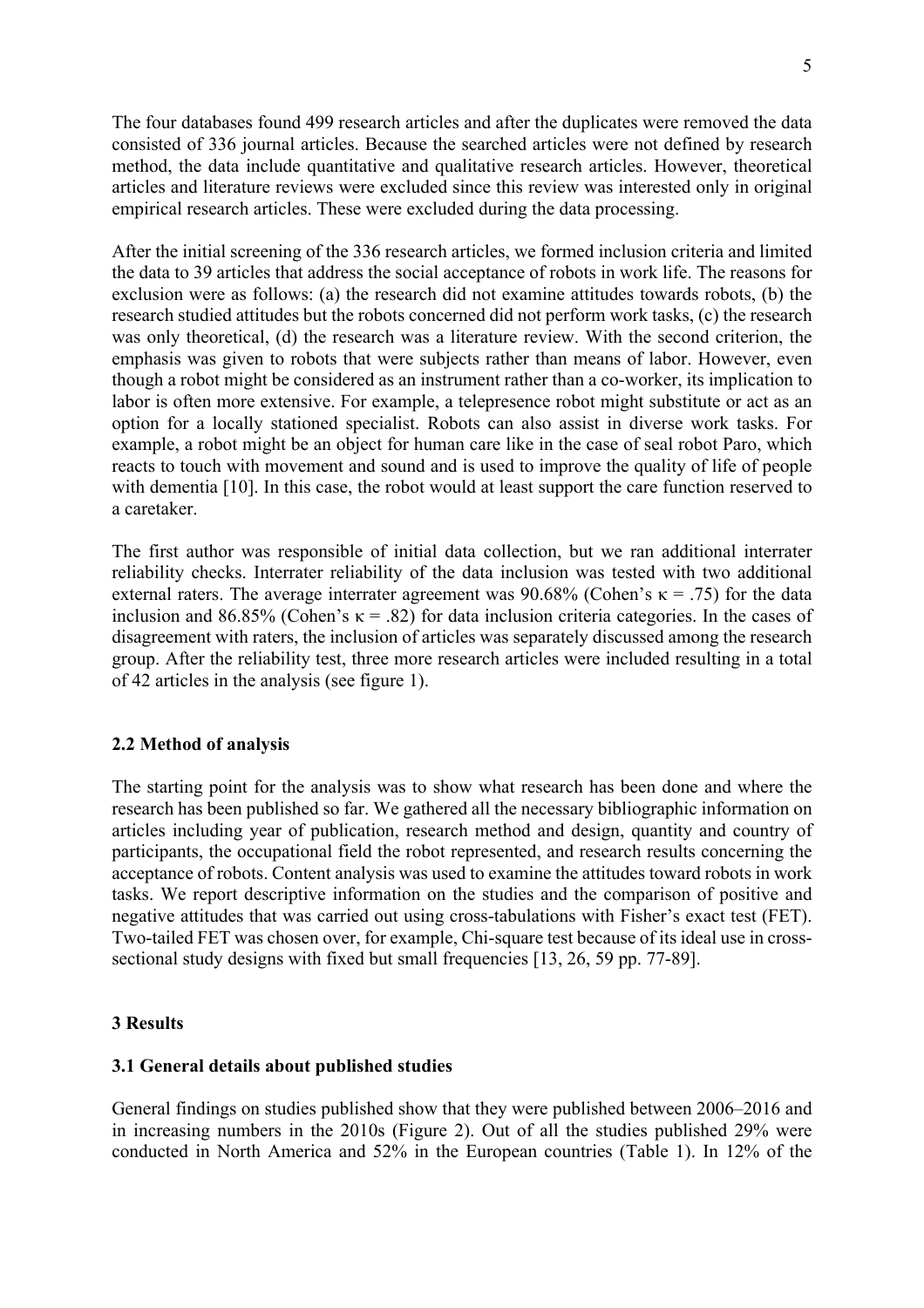studies the data were collected from Asia-Pacific region. Rest of the studies (7%) used crosscountry data in their research.

Studies conducted in the field of the health and social services comprised 69% of the published studies. In addition, the social acceptance of robot workers has been researched in the fields of surveillance and military, education, culture and communication, business, administration, agriculture, and industry. The majority of the reviewed studies used quantitative analysis (Table 1). Yet, so far most of the studies have been conducted with fairly small samples sizes. None of the studies were nationally representative. Smaller sample sizes are, however, understandable in experimental studies.

# **3.2. Attitudes by research design**

Out of the studies, 60% had an experimental design where the participants were exposed to actual robots, and in 14% of the studies respondents were already familiar with the robot in question. These two study types were categorized as "participants exposed to robots" separating them from studies using hypothetical design where robots were considered only in theory. In the 26% of the studies where robots were not introduced to the respondents, usually some kind of illustration was presented.

The results presented in Table 2 shows that positive attitudes occurred more frequently in studies where participants were exposed to actual robots compared to hypothetical robots (Table 2). In addition, we found that all the different robot types received more positive than negative feedback, especially telepresence robots that received accepting attitudes in 78% of the studies concerning them.

## **3.3 Attitudes toward robots by occupational fields**

The analysis of positivity and negativity of attitudes showed no statistically significant differences between occupational fields. In addition, we found no statistically significant differences between respondent groups. We then report descriptive qualitative information concerning the different attitudes in different occupational fields (Table 3).

Research in elderly care reveals that the attitudes of elderly towards robots are more often positive than negative [19, 34, 39, 46, 52, 71]. Robots may also have entertainment value [31], with the risk of being regarded as toys rather than a reliable provider of care [19, 71]. Professional care workers are generally not as convinced as the elderly. Compared to the elderly, care workers have more concerns about robots and they may find them unnecessary [78, 93]. As an exception, a robot bathtub was considered easy to use by the staff, especially by the management staff, but the elderly did not find it necessary [6].

Both elderly and care workers were prone to accept the use of a monitoring robot [39, 46]. In addition, elderly people find robots useful for communicational assistance [46]. Generally, robots are preferred to help with chores rather than giving company or care [44, 93]. Robots were not considered a replacement for emotional companions such as assistance dogs [30], but in one study robots were seen suitable for talking about personal matters with [44], which is somewhat contradicting.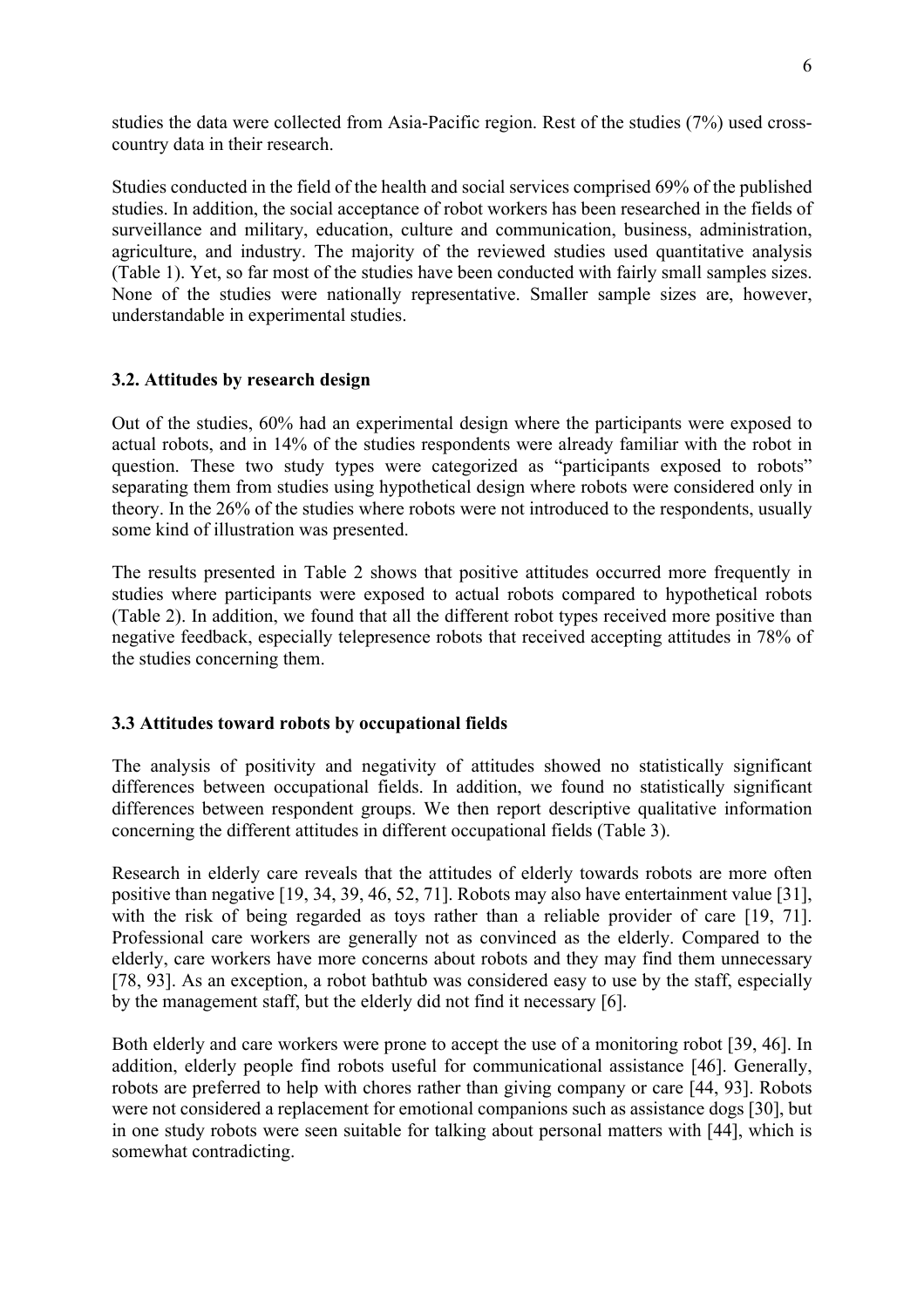In the occupational field of surveillance, robots are accepted for dangerous tasks, but excessive robotic monitoring and military robots receive also critique [12, 17, 44, 61]. In educational fields, robots are accepted for education and are best suited to teach science, technology, engineering, and mathematics [17, 74]. Robots were also well received in cultural fields such as dancing [55, 76] or as a tour guide [64], in business fields such as guidance in a shopping mall [77], in administration [17], and in agriculture [35]. A few research articles found the acceptance of robots to be dependent on the appearance [85, 91] or movement [95] of the robot in question.

#### **4 Discussion**

This systematic literature review examined how social acceptance of robots in different work tasks has been studied in human sciences and what kinds of attitudes the previous research has discovered. We found that social acceptance of robots is still a relatively new but an incremental field of research as most of the 42 selected studies were published in the 2010s. This is also shown in the variety of methods and measures used in the articles. Out of the studies, 29% were qualitative and the rest were at least partially quantitative. The majority of the 42 studies focused on the fields of social and health care. The emphasis, more precisely, is on telemedicine and elderly care, which indicates current needs and trends towards using robots in these fields of work [94, 9]. The research has focused on technology that already exists, like automated robotic devices and telepresence robots, instead of emerging technology like autonomous service robots. Hence, there is still considerable work to be done on the field, especially because of the implementation of new generation of service robots.

We found out that when the participants did not have actual experiences with the robot in question, negative attitudes were more likely reported in the studies. This finding is consistent with previous research [29, 36, 50, 65]. The lack of first-hand experiences forces people to rely on their social representations or mental images of robots, which seems to affect the attitudes toward them and is in accordance with attitude theories [23, 66].

The results of social acceptance of robots in different occupational fields were partly in conflict with some previous studies that had found robots were not well accepted in the fields related to social interaction [9, 83, 84]. The results of our review showed, however, that in health and social services people have as positive attitudes towards robots as in other occupational fields. Although social acceptance was not the focus of most of the research, the respondents answered questions such as the suitability of a robot for different work tasks.

Consistent with the results of Taipale and his colleagues [83], monitoring robots were more valued by elderly residents than care workers in two research articles [39, 46]. The result suggests that, at the end of the day, the elderly may sacrifice some of their privacy at home for better security facilitated by monitoring technology whereas care professionals are more hesitant to do so [81]. The motivation of the care professionals to answer more negatively, however, cannot be evaluated due to the lack of statistically significant differences between different respondent groups.

Telepresence robots were highly approved by health care staff. This can be understood from both the patients' and workers' standpoint, especially regarding home care. Monitoring telepresence robots have been proven highly beneficial in home care, where rehabilitating patients feel exhausted by the amount of travelling to therapy sessions and other appointments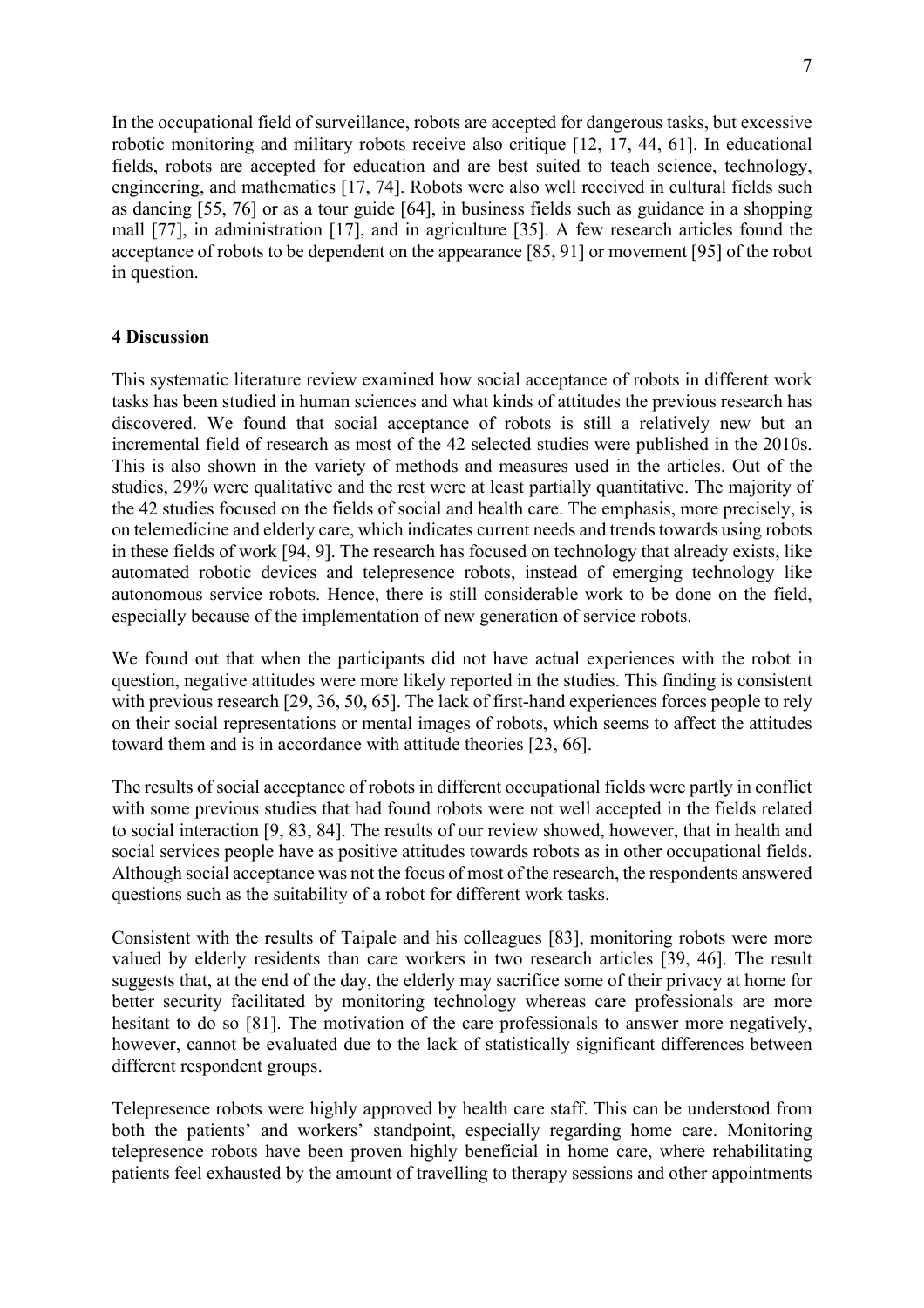[14]. Similarly, home care workers feel frustrated allocating so much time travelling from customer to customer [33, 37].

The lack of research concerning occupational fields other than social and health care fields limited the possibility to compare acceptance of robots in different work fields. The studies so far have been conducted with fairly small samples and most of the studies did not use the same theoretical framework and measures. Hence, meta-analysis of quantitative data proved to be infeasible. In addition, the sociodemographic information of the study subjects was not provided in every study and consequently they were not considered in this review. In addition, search words used in the databases have their limitations. For example, studies that did not refer to therapeutic robots with work-related terms could not be included in the data. Future research should additionally include virtual robots by adding terms such as "bot" and "virtual agents" to the search words.

This research has generated a state-of-the-art review of the current research field related to acceptance of robots in different work fields. In addition, it has verified the previous literature on the influence of a hypothetical study design on respondents' attitudes. The results of this systematic review suggest that if we are to continue to research social acceptance of robots at work with more defined statistical analyses, then we ought to wait for the future research that uses more systematic instruments and statistical tests. This would make it feasible in future to systematically compare the social acceptance of robots in different occupational fields.

#### **5 Compliance with Ethical Standards**

Funding: This study was funded by the Academy of Finland (grant number 292980). Conflict of Interest: The authors declare that they have no conflict of interest.

#### **6 Author biographies**

*Nina Savela* (B. Soc. Sci.) is a master's student of social psychology at the University of Tampere. She is conducting her master's thesis in social psychology for the *Robots and the Future of Welfare Service (ROSE) Project*.

**Tuuli Turja** (M. Soc. Sci.) is a researcher at the University of Tampere. As a member of the ROSE Project, Turja has worked in a multidisciplinary research consortium. Her doctoral dissertation in social psychology focuses on telepresence robots in elderly services and robot acceptance among nurses and physiotherapists.

*Atte Oksanen* (Dr. Soc. Sci.) is Professor of social psychology at the University of Tampere, Finland. His research focuses on emerging technologies and social interaction. He has published in a variety of areas including youth studies, addiction research, and criminology.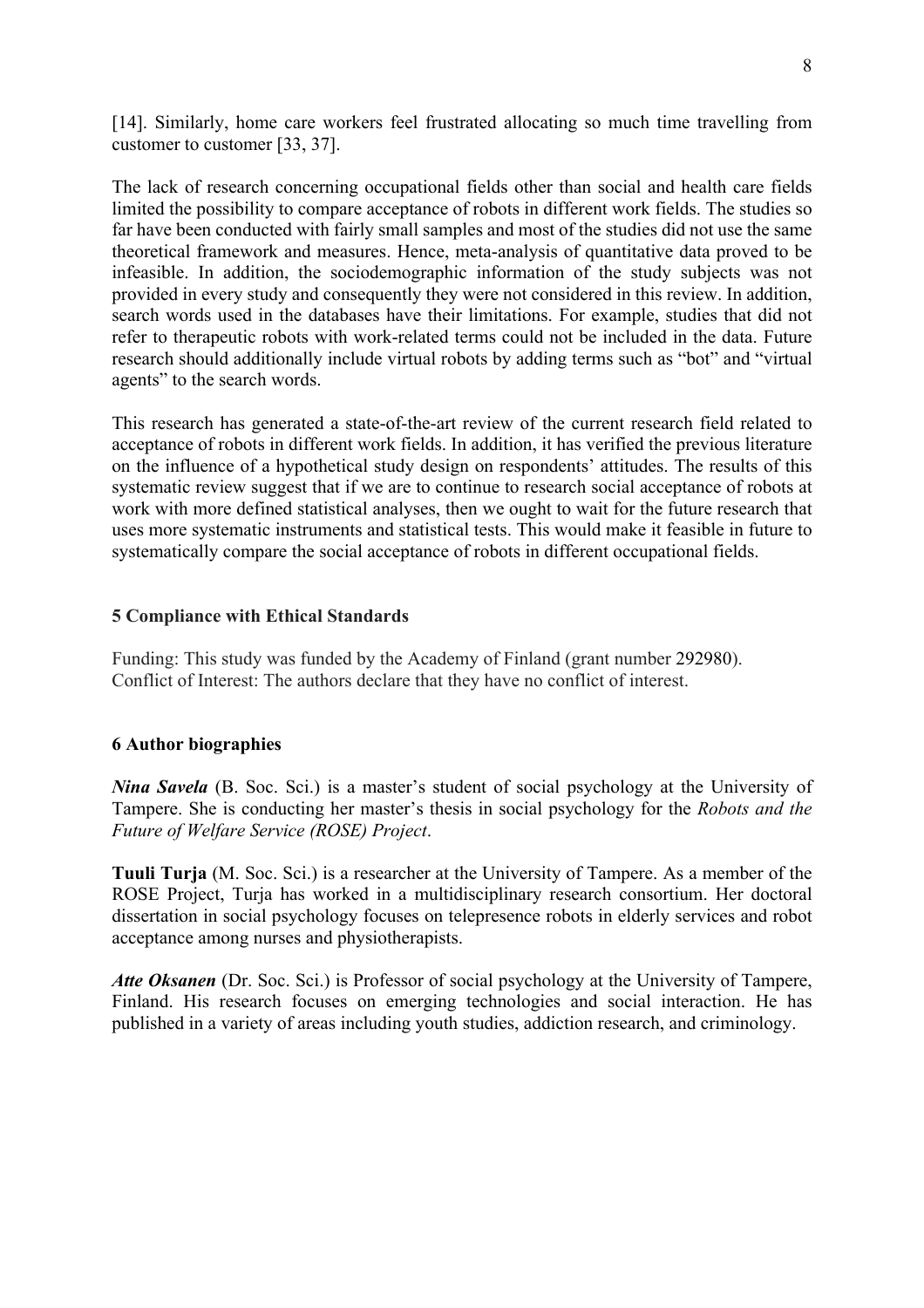#### **6 References**

*References marked with an asterisk indicate studies included in the data.*

- 1. Acemoglu D, Restrepo P (2017) Robots and jobs: Evidence from US labor markets. NBER Working Paper No. w23285. https://ssrn.com/abstract=2941263. Accessed 30 June 2017.
- 2. \* Alaiad A, Zhou LN (2014) The determinants of home healthcare robots adoption: An empirical investigation. Int J Med Inf 83(11):825–840. doi: 10.1016/j.ijmedinf.2014.07.003
- 3. Ajzen I (1987) Attitudes, traits, and actions: Dispositional prediction of behavior in personality and social psychology. In: Berkowitz L (ed) Advances in experimental social psychology, 20. Academic Press, New York, pp 1–63. doi: 10.1016/S0065- 2601(08)60411-6
- 4. Bauer M (ed) (1997) Resistance to new technology: nuclear power, information technology and biotechnology. Cambridge University Press
- 5. Beck S (2016) The problem of ascribing legal responsibility in the case of robotics. AI Soc 31:473-481. doi: 10.1007/s00146-015-0624-5
- 6. \* Beedholm K, Frederiksen K, Skovsgaard Frederiksen AM, Lomborg K (2015) Attitudes to a robot bathtub in Danish elder care: A hermeneutic interview study. Nurs Health Sci 17(3):280–286. doi: 10.1111/nhs.12184
- 7. \* Bettinelli M, Lei YX, Beane M, Mackey C, Liesching TN (2015) Does robotic telerounding enhance nurse-physician collaboration satisfaction about care decisions?. Telemed J e-Health 21(8):637–643. doi: 10.1089/tmj.2014.0162
- 8. \* Boman IL, Bartfai A (2015) The first step in using a robot in brain injury rehabilitation: Patients' and health-care professionals' perspective. Disability and Rehabilitation: Assist Technol 10(5):365–370. doi: 10.3109/17483107.2014.913712
- 9. Broadbent E, Stafford R, MacDonald B (2009) Acceptance of healthcare robots for the older population: Review and future directions. Int J Soc Robot 1(4):319–330. doi:10.1007/s12369-009-0030-6
- 10. Broekens J, Heerink M, Rosendal H (2009) Assistive social robots in elderly care: a review. Gerontechnology 8(2):94-103. doi: 10.4017/gt.2009.08.02.002.00
- 11. Brynjolfsson E, McAfee A (2014) The second machine age: Work, progress, and prosperity in a time of brilliant technologies 1st edn. WW Norton & Company, New York.
- 12. \* Carlsen H, Johansson L, Wikman-Svahn P, Dreborg KH (2014) Co-evolutionary scenarios for creative prototyping of future robot systems for civil protection. Technol Forecast Soc Change 84:93–100. doi: 10.1016/j.techfore.2013.07.016
- 13. Chen Y (2011) Do the Chi-square test and Fisher's Exact test agree in determining extreme for  $2 \times 2$  tables? Am Stat 65(4):239-245. doi: 10.1198/tas.2011.10115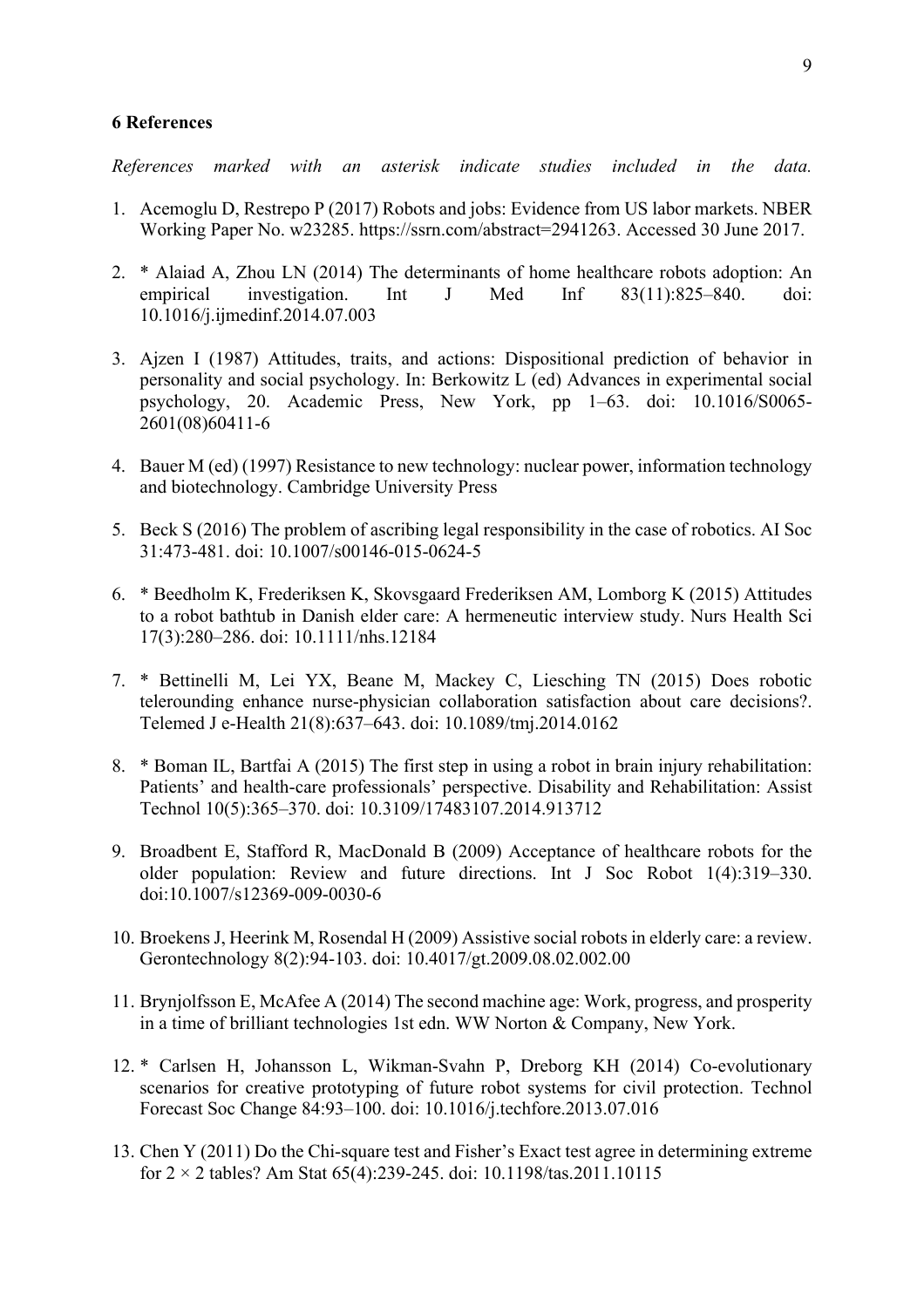- 14. Cherry CO, Chumbler NR, Richards K, Huff A, Wu D, Tilghman LM, Butler A (2017) Expanding stroke telerehabilitation services to rural veterans: a qualitative study on patient experiences using the robotic stroke therapy delivery and monitoring system program. Disabil Rehabil Assist Technol 12(1):21–27. doi: 10.3109/17483107.2015.1061613
- 15. Dautenhahn K (2007) Methodology & themes of human-robot interaction: A growing research field. Int J Adv Robot Syst 4(1):103–108. doi: 10.5772/5702
- 16. Davis FD, Bagozzi RP, Warshaw PR (1989) User acceptance of computer technology: A comparison of two theoretical models. Manag Sci 35:982–1003. doi: 10.1287/mnsc.35.8.982
- 17. \* Destephe M, Brandao M, Kishi T, Zecca M, Hashimoto K, Takanishi A (2015) Walking in the uncanny valley: Importance of the attractiveness on the acceptance of a robot as a working partner. Front Psychol 6(FEB):204. doi: 10.3389/fpsyg.2015.00204
- 18. Eagly AH, Chaiken S (1993) The psychology of attitudes. Harcourt Brace Jovanovich.
- 19. \* Eftring H, Frennert S (2016) Designing a social and assistive robot for seniors. Z Gerontol Geriatr, 49(4):274–281. doi: 10.1007/s00391-016-1064-7
- 20. Eurobarometer (2012) Public attitudes towards robots. Special Eurobarometer 382: European commission. http://ec.europa.eu/public\_opinion/archives/ebs/ebs\_382\_en.pdf. Assessed 29 June 2017
- 21. Fabrigar LR, Wegener DT (2010) Attitude Structure. In: Baumeister RF, Finkel EJ (eds.) Advanced social psychology: The state of the science. Oxford University Press, New York, pp 177–216.
- 22. \* Fazekas G, Horvath M, Toth A (2006) A novel robot training system designed to supplement upper limb physiotherapy of patients with spastic hemiparesis. Int J Rehabil Res 29:251–254. doi: 10.1097/01.mrr.0000230050.16604.d9
- 23. Fazio RH (1995) Attitudes as object-evaluation associations: Determinants, consequences, and correlates of attitude accessibility. Attitude strength: Antecedents and consequences 4:247–282.
- 24. Fernández-Macías E (2012) Job polarization in Europe? Changes in the employment structure and job quality, 1995-2007. Work Occup 39(2):157–182. doi: 10.1177/0730888411427078
- 25. Fishbein M, Ajzen I (1975) Belief, attitude, intention, and behavior: An introduction to theory and research. Addison-Wesley, Reading
- 26. Fisher RA (1932) Statistical methods for research workers. Oliver and Boyd, London
- 27. \* Flynn LL, Bush TR, Sikorskii A, Mukherjee R, Wyatt G (2011) Understanding the role of stimulation in reflexology: Development and testing of a robotic device. Eur J Cancer Care 20(5):686–696. doi: 10.1111/j.1365-2354.2011.01268.x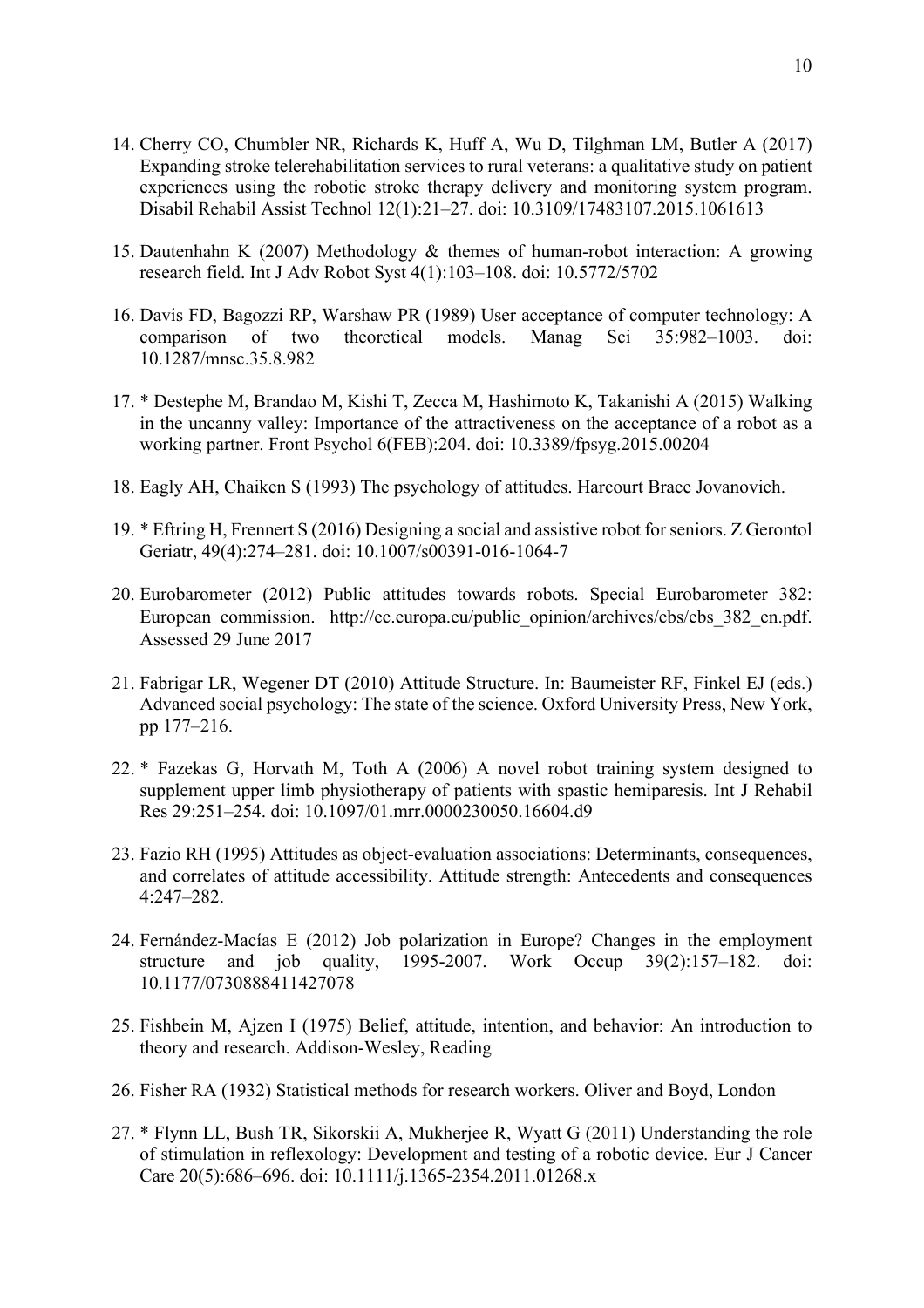- 28. Frey CB, Osborne MA (2013, September 18). The future of employment: How susceptible are jobs to computerisation? OMS Working Papers. http://www.oxfordmartin.ox.ac.uk/downloads/academic/The\_Future\_of\_Employment.pdf . Assessed 29 June 2017
- 29. Fuji S, Date M, Nagai Y, Yasuhara Y, Tanioka T, Ren F (2011) Research on the possibility of humanoid robots to assist in medical activities in nursing homes and convalescent wards. In: 7th International Conference on Natural Language Processing and Knowledge Engineering, pp 27–29. doi: 10.1109/NLPKE.2011.6138243
- 30. \* Gácsi M, Szakadát S, Miklósi Á (2013) Assistance dogs provide a useful behavioral model to enrich communicative skills of assistance robots. Front Psychol 4:971. doi: 10.3389/fpsyg.2013.00971
- 31. \* Gamecho B, Silva H, Guerreiro J, Gardeazabal L, Abascal J (2015) A context-aware application to increase elderly users compliance with physical rehabilitation exercises at home via animatronic biofeedback. J Med Syst 39(11):135. doi: 10.1007/s10916-015- 0296-1
- 32. \* Gerling K, Hebesberger D, Dondrup C, Körtner T, Hanheide M (2016) Robot deployment in long-term care: Case study on using a mobile robot to support physiotherapy. Z Gerontol Geriatr 49(4):288–297. doi: 10.1007/s00391-016-1065-6
- 33. Gjevjon ER, Romoren TI, Kjos BO, Helleso R (2013) Continuity of care in home healthcare practice: Two management paradoxes. J Nurs Manag 21:182-190. doi: 10.1111/j.1365-2834.2012.01366.x
- 34. \* Gustafsson C, Svanberg C, Müllersdorf M (2015) Using a robotic cat in dementia care. A pilot study. J Gerontol Nurs, 41(10):46–56. doi: 10.3928/00989134-20150806-44
- 35. \* Hansen BG (2015) Robotic milking-farmer experiences and adoption rate in Jæren, Norway. J Rural Stud 41:109–117. doi: 10.1016/j.jrurstud.2015.08.004
- 36. Heerink M (2011) Exploring the influence of age, gender, education and computer experience on robot acceptance by older adults. In: Proceedings of the 6th ACM/IEEE international conference on human-robot interaction (HRI), pp 147–148. doi: 10.1145/1957656.1957704
- 37. Holm SG, Angelsen RO (2014) A descriptive retrospective study of time consumption in home care services: How do employees use their working time?. BMC Health Serv Res 14:439–448. doi: 10.1186/1472-6963-14-439
- 38. ISO 8373:2012 Robots and robotic devices Vocabulary. https://www.iso.org/obp/ui/#iso:std:iso:8373:ed-2:v1:en. Accessed 29 June 2017
- 39. \* Jenkins S, Draper H (2015) Care, monitoring, and companionship: Views on care robots from older people and their carers. Int J Soc Robot 7(5):673–683. doi:10.1007/s12369-015- 0322-y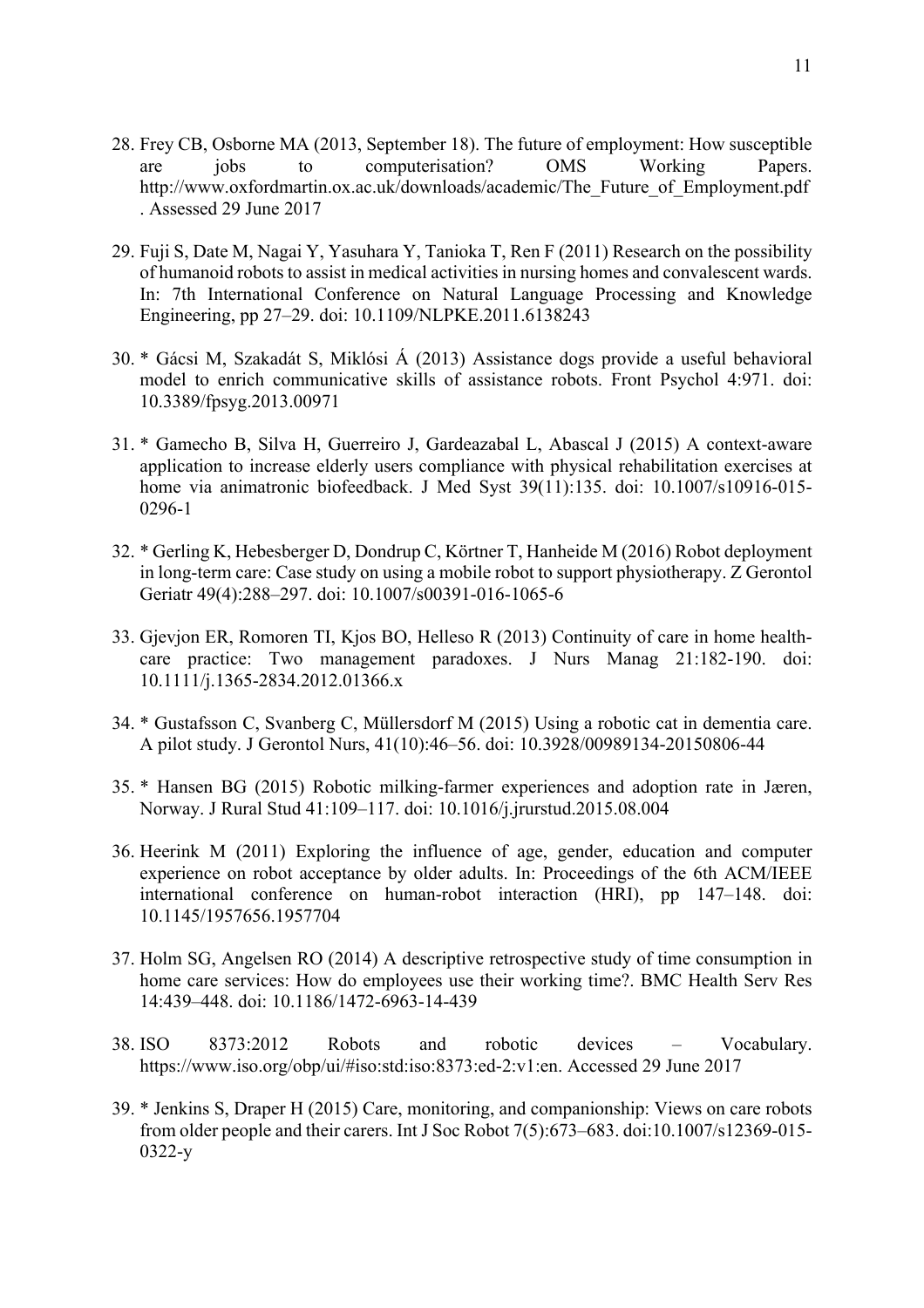- 40. Joffe H (2003) Risk: From perception to social representation. British J Soc Psychol 42:55– 73. doi:10.1348/014466603763276126
- 41. \* Jones VS, Cohen RC (2008) Two decades of minimally invasive pediatric surgery-taking stock. J Pediatr Surg 43(9):1653–1659. doi: 10.1016/j.jpedsurg.2008.01.006
- 42. Jung J, Song H, Kim Y, Im H, Oh S (2017) Intrusion of software robots into journalism: The public's and journalists' perceptions of news written by algorithms and human journalists. Comp Hum Behav 71:291–298. doi: 10.1016/j.chb.2017.02.022
- 43. Kachouie R, Sedighadeli S, Khosla R, Chu MT (2014) Socially assistive robots in elderly care: a mixed-method systematic literature review. Int J Hum Comput Interact 30(5):369– 393. doi: 10.1080/10447318.2013.873278
- 44. \* Katz JE, Halpern D (2014) Attitudes towards robots suitability for various jobs as affected robot appearance. Behav Inf Technol 33(9):941–953. doi: 10.1080/0144929X.2013.783115
- 45. King WR, He J (2006) A meta-analysis of the technology acceptance model. Inf Manag 43(6):740–755. doi: 10.1016/j.im.2006.05.003
- 46. \* Koceski S, Koceska N (2016) Evaluation of an assistive telepresence robot for elderly healthcare. J Med Syst 40(5):121. doi:10.1007/s10916-016-0481-x
- 47. \* Kramer NM, Demaerschalk BM (2014) A novel application of teleneurology: Robotic telepresence in supervision of neurology trainees. Telemed J e-Health 20(12):1087–1092. doi: 10.1089/tmj.2014.0043
- 48. \* Kristoffersson A, Coradeschi S, Loutfi A, Severinson-Eklundh K (2011) An exploratory study of health professionals' attitudes about robotic telepresence technology. J Technol in Hum Serv 29(4):263–283. doi: 10.1080/15228835.2011.639509
- 49. Kwakkel G, Kollen BJ, Krebs HI (2008) Effects of robot-assisted therapy on upper limb recovery after stroke: a systematic review. Neurorehabil Neural Repair 22(2):111–21. doi: 10.1177/1545968307305457
- 50. Lee S, Kiesler S, Lau IY, Chiu CY (2005) Human mental models of humanoid robots. In: Proceedings of the 2005 IEEE international conference on robotics and automation (ICRA), pp 2767–2772. doi: 10.1109/ROBOT.2005.1570532
- 51. \* Lindsay C, Commander J, Findlay P, Bennie M, Corcoran ED, Van Der Meer R (2014) 'Lean', new technologies and employment in public health services: Employees' experiences in the National Health Service. Int J Hum Resour Manag 25(21):2941–2956. doi: 10.1080/09585192.2014.948900
- 52. \* Louie WYG, McColl D, Nejat G (2014) Acceptance and attitudes toward a human-like socially assistive robot by older adults. Assist Technol 26(3):140-150. doi: 10.1080/10400435.2013.869703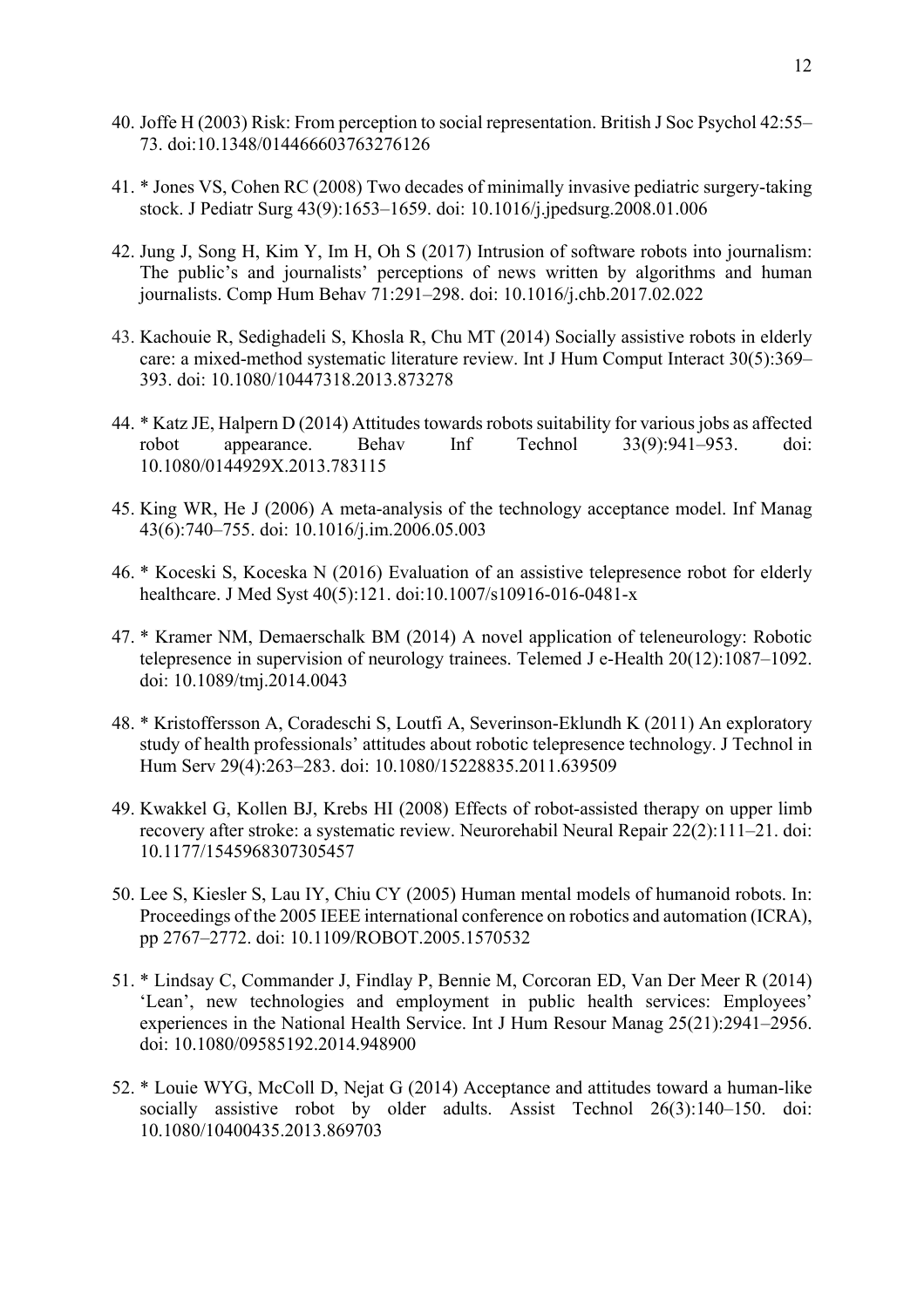- 53. \* Lu EC, Wang RH, Hebert D, Boger J, Galea MP, Mihailidis A (2011) The development of an upper limb stroke rehabilitation robot: Identification of clinical practices and design requirements through a survey of therapists. Disability and Rehabilitation: Assist Technol 6(5):420–431. doi: 10.3109/17483107.2010.544370
- 54. Malhotra Y, Galletta DF (1999, January). Extending the technology acceptance model to account for social influence: Theoretical bases and empirical validation. In: Proceedings of the 32nd annual Hawaii international conference on systems sciences HICSS-32. IEEE, pp 14. doi: 10.1109/HICSS.1999.772658
- 55. \* Manfrè A, Infantino I, Vella F, Gaglio S (2016) An automatic system for humanoid dance creation. Biologically Inspired Cognitive Architectures 15:1–9. doi: 10.1016/j.bica.2015.09.009
- 56. \* Mann JA, Macdonald BA, Kuo I, Li X, Broadbent E (2015) People respond better to robots than computer tablets delivering healthcare instructions. Comput Hum Behav 43:112–117. doi: 10.1016/j.chb.2014.10.029
- 57. Manyika J, Chui M, Bughin J, Dobbs R, Bisson P, Marrs A (2013) Disruptive technologies: Advances that will transform life, business, and the global economy. McKinsey Global Institute, San Francisco
- 58. Marchant GE, Allenby B, Arkin R, Barrett ET, Borenstein J, Gaudet LM, Kittrie O, Lin P, Lucas GR, O'Meara R, Silberman J (2011) International governance of autonomous military robots. Colum Sci Tech L Rev 12:272
- 59. McDonald JH (2014) Handbook of Biological Statistics, 3rd edn. Sparky House Publishing, Baltimore
- 60. \* Mendez I, Jong M, Keays-White D, Turner G (2013) The use of remote presence for health care delivery in a northern inuit community: A feasibility study. Int J Circumpolar Health 72:21112. doi: 10.3402/ijch.v72i0.21112
- 61. \* Moon A, Danielson P, Van der Loos HFM (2012) Survey-based discussions on morally contentious applications of interactive robotics. Int J Soc Robot 4(1):77–96. doi:10.1007/s12369-011-0120-0
- 62. Mubin O, Stevens CJ, Shahid S, Al Mahmud A, Dong JJ (2013) A review of the applicability of robots in education. In: Technology for Education and Learning 1:1–7. doi: 10.2316/Journal.209.2013.1.209-0015
- 63. \* Nestel D, Sains P, Wetzel CM, Nolan C, Tay A, Kneebone RL, Darzi AW (2007) Communication skills for mobile remote presence technology in clinical interactions. J Telemed Telecare 13(2):100–104. doi: 10.1258/135763307780096168
- 64. \* Nieuwenhuisen M, Behnke S (2013) Human-like interaction skills for the mobile communication robot Robotinho. Int J Soc Robot 5(4):549–561. doi:10.1007/s12369-013- 0206-y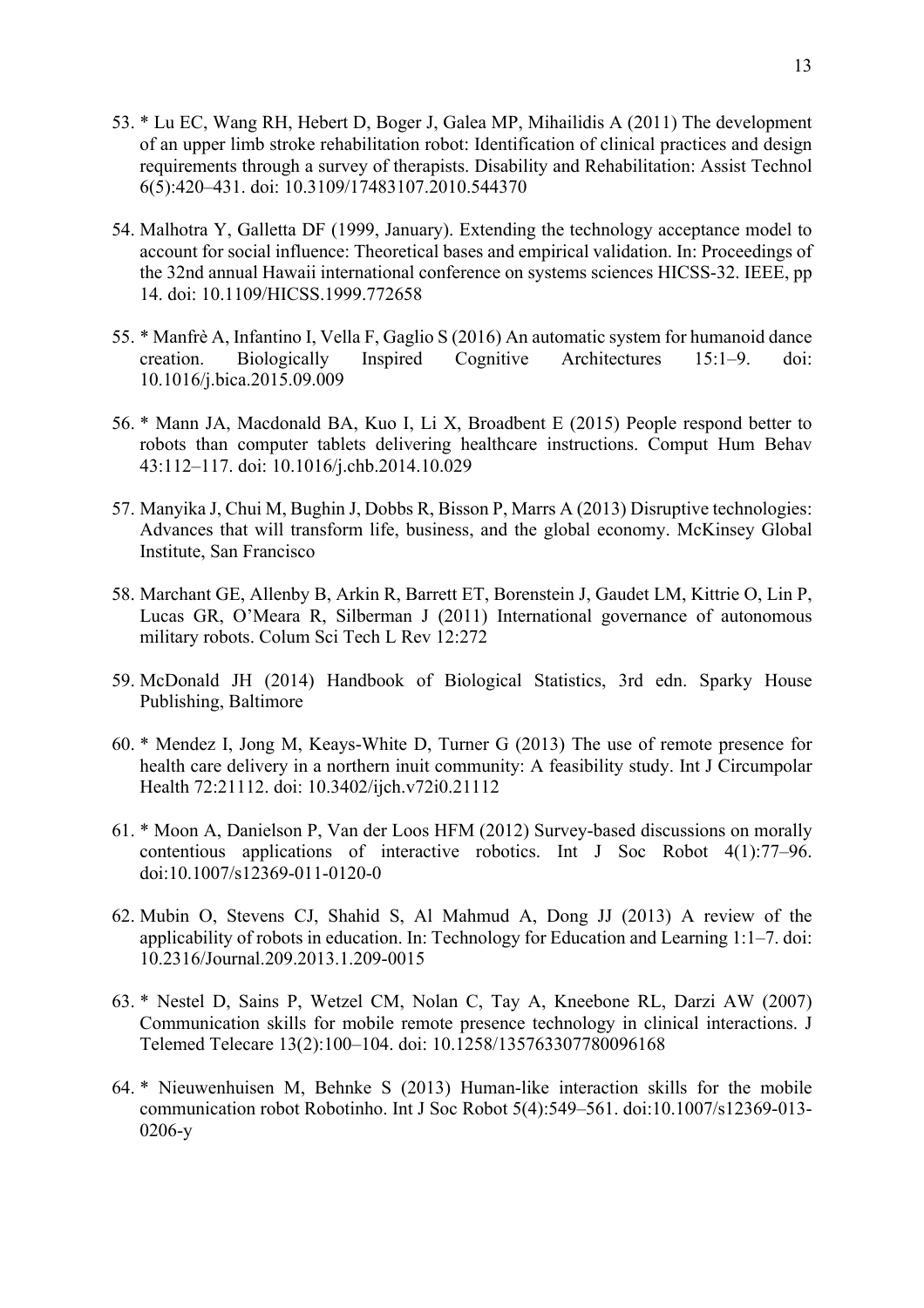- 65. Nomura T, Kanda T, Suzuki T (2006) Experimental investigation into influence of negative attitudes toward robots on human–robot interaction. AI Soc 20(2):138–150. doi:10.1007/s00146-005-0012-7
- 66. Olson JM, Maio GR (2003) Attitudes in social behavior. Handbook of psychology. Three:13:299–325.
- 67. Palep JH (2009) Robotic assisted minimally invasive surgery. J Minim Access Surg 5(1):1– 7. doi: 10.4103/0972-9941.51313
- 68. Parsons HM, Kearsley GP (1982) Robotics and human factors: Current status and future prospects. Hum Factors J Hum Factors Ergon Soc 24(5):535–552. doi: 10.1177/001872088202400504
- 69. \* Pfadenhauer M, Dukat C (2015) Robot caregiver or robot supported caregiving?. Int J Soc Robot 7(3):393–406. doi:10.1007/s12369-015-0284-0
- 70. Prange GB, Jannink MJ, Groothuis-Oudshoorn CG, Hermens HJ, IJzerman MJ (2006) Systematic review of the effect of robot-aided therapy on recovery of the hemiparetic arm after stroke. J Rehabil Res Dev 43(2):171–84. doi: 10.1682/JRRD.2005.04.0076
- 71. \* Pripfl J, Körtner T, Batko-Klein D, Hebesberger D, Weninger M, Gisinger C (2016) Social service robots to support independent living: Experiences from a field trial. Z Gerontol Geriatr 49(4):282–287. doi: 10.1007/s00391-016-1067-4
- 72. Ramnath, V. R. & Khazeni, N. 2014Centralized monitoring and virtual consultant models of tele-ICU care: a side-by-side review. Telemed J E Health. 2014 Oct;20(10):962-71. doi: 10.1089/tmj.2014.0024
- 73. Randell R, Honey S, Alvarado N, Pearman A, Greenhalgh J, Long A, Gardner P, Gill A, Jayne D, Dowding D (2016) Embedding robotic surgery into routine practice and impacts on communication and decision making: a review of the experience of surgical teams. Cognition, Technology & Work 18(2):423–437. doi: 10.1007/s10111-016-0368-0
- 74. \* Reich-Stiebert N, Eyssel F (2015) Learning with educational companion robots? Toward attitudes on education robots, predictors of attitudes, and application potentials for education robots. Int J Soc Robot 7(5):875–888. doi:10.1007/s12369-015-0308-9
- 75. \* Reynolds EM, Grujovski A, Wright T, Foster M, Reynolds HN (2012) Utilization of robotic "remote presence" technology within North American intensive care units. Telemed J e-Health 18(7):507–515. doi: 10.1089/tmj.2011.0206
- 76. \* Šabanović S (2014) Inventing Japan's 'robotics culture': the repeated assembly of science, technology, and culture in social robotics. Soc Stud Sci 44(3):342–367. doi: 10.1177/0306312713509704
- 77. \* Sabelli AM, Kanda T (2016) Robovie as a mascot: A qualitative study for long-term presence of robots in a shopping mall. Int J Soc Robot 8(2):211–221. doi:10.1007/s12369- 015-0332-9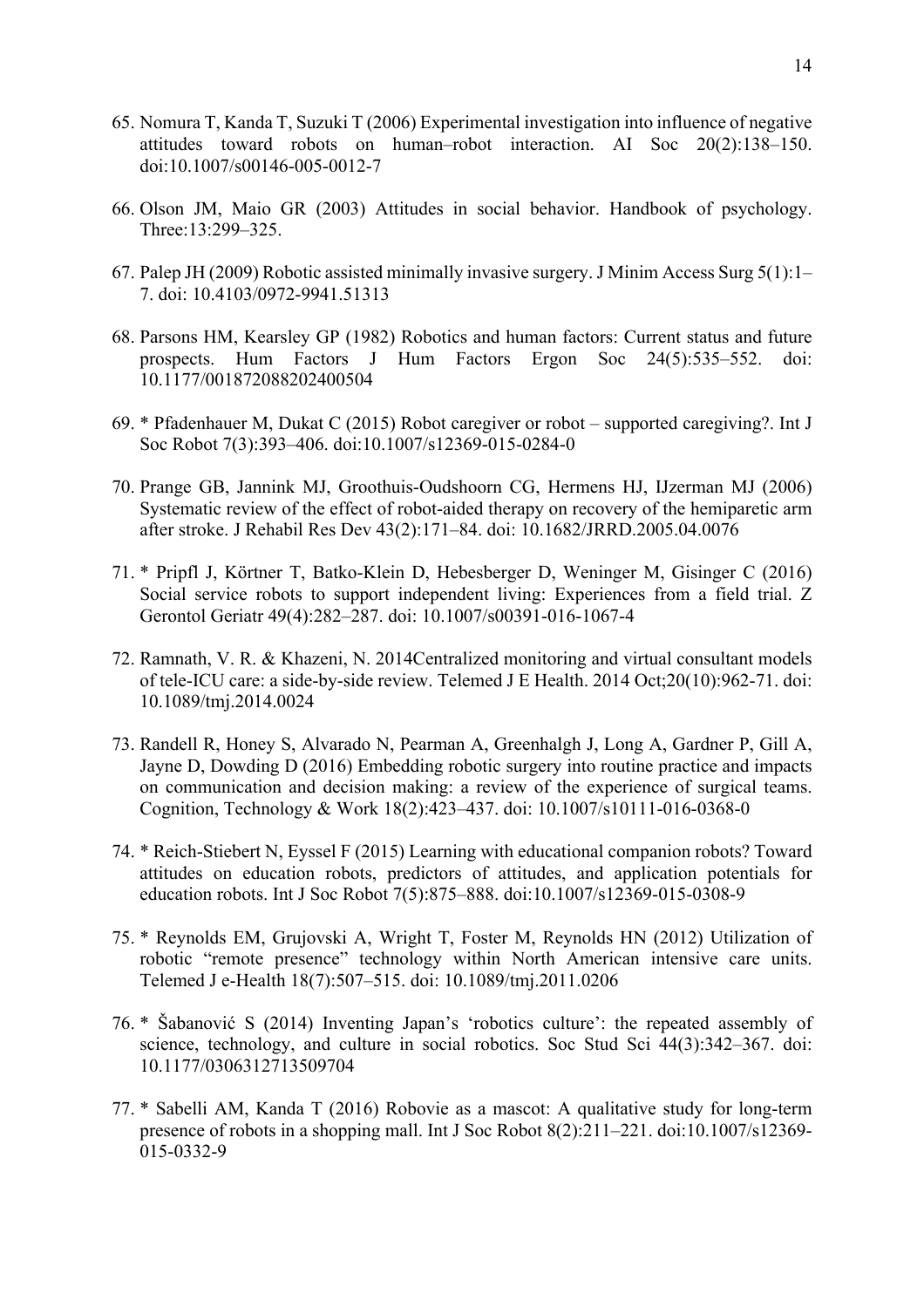- 78. \* Saborowski M, Kollak I (2015) "How do you care for technology?" Care professionals' experiences with assistive technology in care of the elderly. Technol Forecast Soc Change 93:133–140. doi: 10.1016/j.techfore.2014.05.006
- 79. \* Schulman CI, Marttos A, Graygo J, Rothenberg P, Alonso G, Gibson S, Augenstein J, Kelly E (2013) Usability of telepresence in a level 1 trauma center. Telemed J e-Health 19(4):248–251. doi: 10.1089/tmj.2012.0102
- 80. Sharkey A, Sharkey N (2012) Granny and the robots: Ethical issues in robot care for the elderly. Ethics Inf Technol 14(1):27–40. doi:10.1007/s10676-010-9234-6
- 81. Sharts-Hopko NC (2014) The Coming Revolution in Personal Care Robotics: What Does It Mean for Nurses?. Nurs Adm Q 38(1):5–12. doi: 10.1097/NAQ.0000000000000000
- 82. Suprem A, Mahalik N, Kim K (2013) A review on application of technology systems, standards and interfaces for agriculture and food sector. Comput Stand Interfaces 35(4):355-364. doi: 10.1016/j.csi.2012.09.002
- 83. Taipale S, Luca FD, Sarrica M, Fortunati L (2015) Robot shift from industrial production to social reproduction. In: Vincent J, Taipale S, Sapio B, Lugano G, Fortunati L (eds), Social robots from a human perspective. Springer, Switzerland, pp 11–24
- 84. Takayama L, Ju W, Nass C (2008) Beyond dirty, dangerous and dull: What everyday people think robots should do. In: Proceedings of the 3rd ACM/IEEE international conference on human-robot interaction (HRI), pp 25–32. doi: 10.1145/1349822.1349827
- 85. \* Tay B, Jung Y, Park T (2014) When stereotypes meet robots: The double-edge sword of robot gender and personality in human-robot interaction. Comput Hum Behav 38:75–84. doi: 10.1016/j.chb.2014.05.014
- 86. Todorov A, Fiske S, Prentice D (eds) (2011) Social neuroscience: Toward understanding the underpinnings of the social mind. Oxford University Press.
- 87. Trevelyan J (1999) Redefining robotics for the new millennium. Int J Robot Res 18(12):1211–1223. doi: 10.1177/02783649922067816
- 88. Venkatesh V, Davis FD (2000) A theoretical extension of the technology acceptance model: Four longitudinal field studies. Manag Sci 46(2):186–204. doi: 10.1287/mnsc.46.2.186.11926
- 89. Wagner W, Kronberger N, Seifert F (2002) Collective symbolic coping with new technology: Knowledge, images and public discourse. British J Soc Psychol 41(3):323– 343. doi:10.1348/014466602760344241
- 90. \* Wasen K (2010) Replacement of highly educated surgical assistants by robot technology in working life: Paradigm shift in the service sector. Int J Soc Robot 2(4):431–438. doi:10.1007/s12369-010-0062-y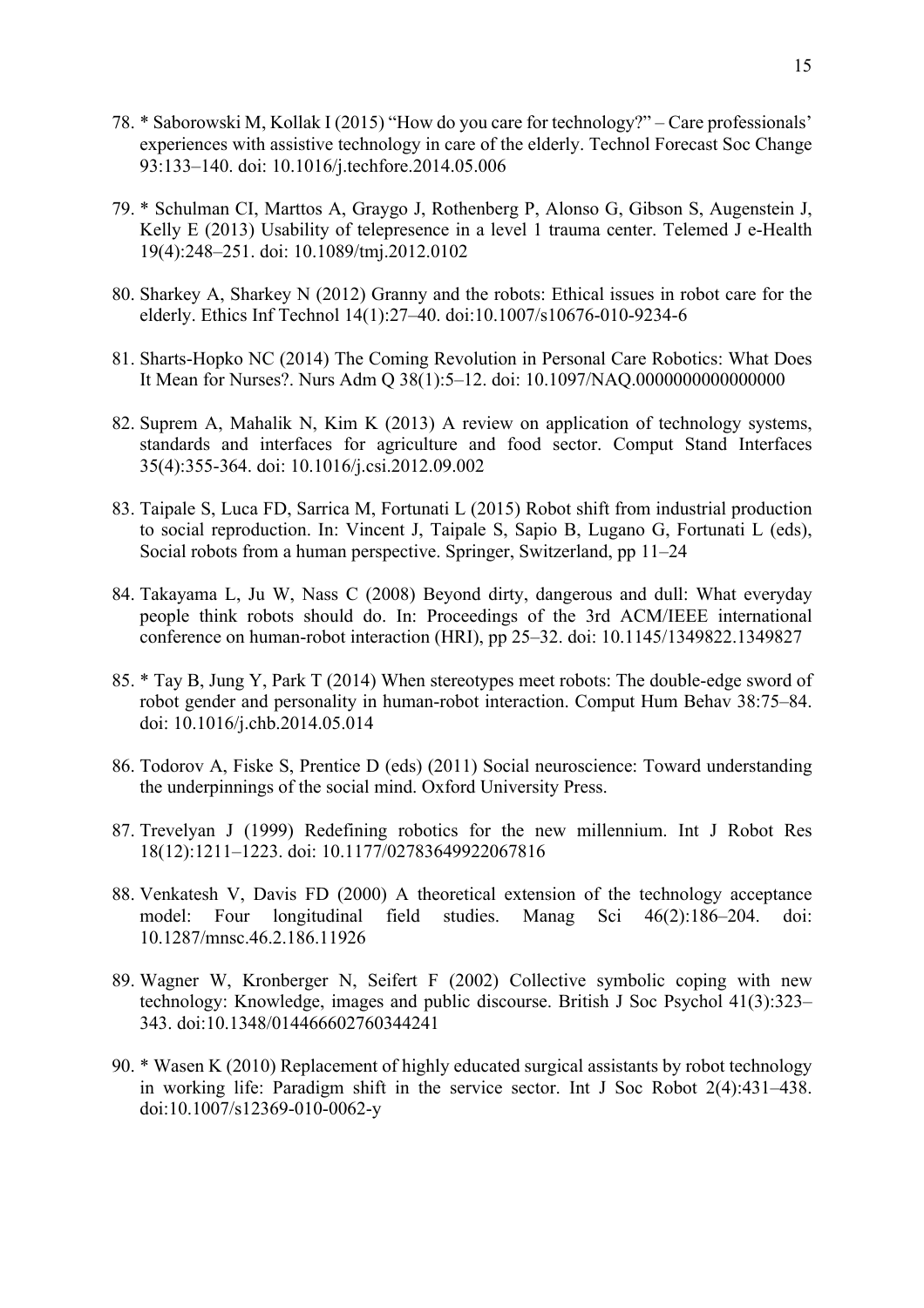- 91. \* Waytz A, Norton MI (2014) Botsourcing and outsourcing: Robot, British, Chinese, and German workers are for thinking-not feeling-jobs. Emotion 14(2):434–444. doi: 10.1037/a0036054
- 92. Weng Y, Chen C, Sun C (2009) Toward the human-robot co-existence society: On safety intelligence for next generation robots. Int J Soc Robot 1:267–282. doi:10.1007/s12369- 009-0019-1
- 93. \* Wolbring G, Yumakulov S (2014) Social robots: Views of staff of a disability service organization. Int J Soc Robot 6(3):457–468. doi:10.1007/s12369-014-0229-z
- 94. Young LB, Chan PS, Cram P (2011) Staff acceptance of tele-ICU coverage: a systematic review. Chest 139(2):279-288. doi: 10.1378/chest.10-1795
- 95. \* Zanchettin AM, Bascetta L, Rocco P (2013) Acceptability of robotic manipulators in shared working environments through human-like redundancy resolution. Appl Ergon 44(6):982–989. doi: 10.1016/j.apergo.2013.03.028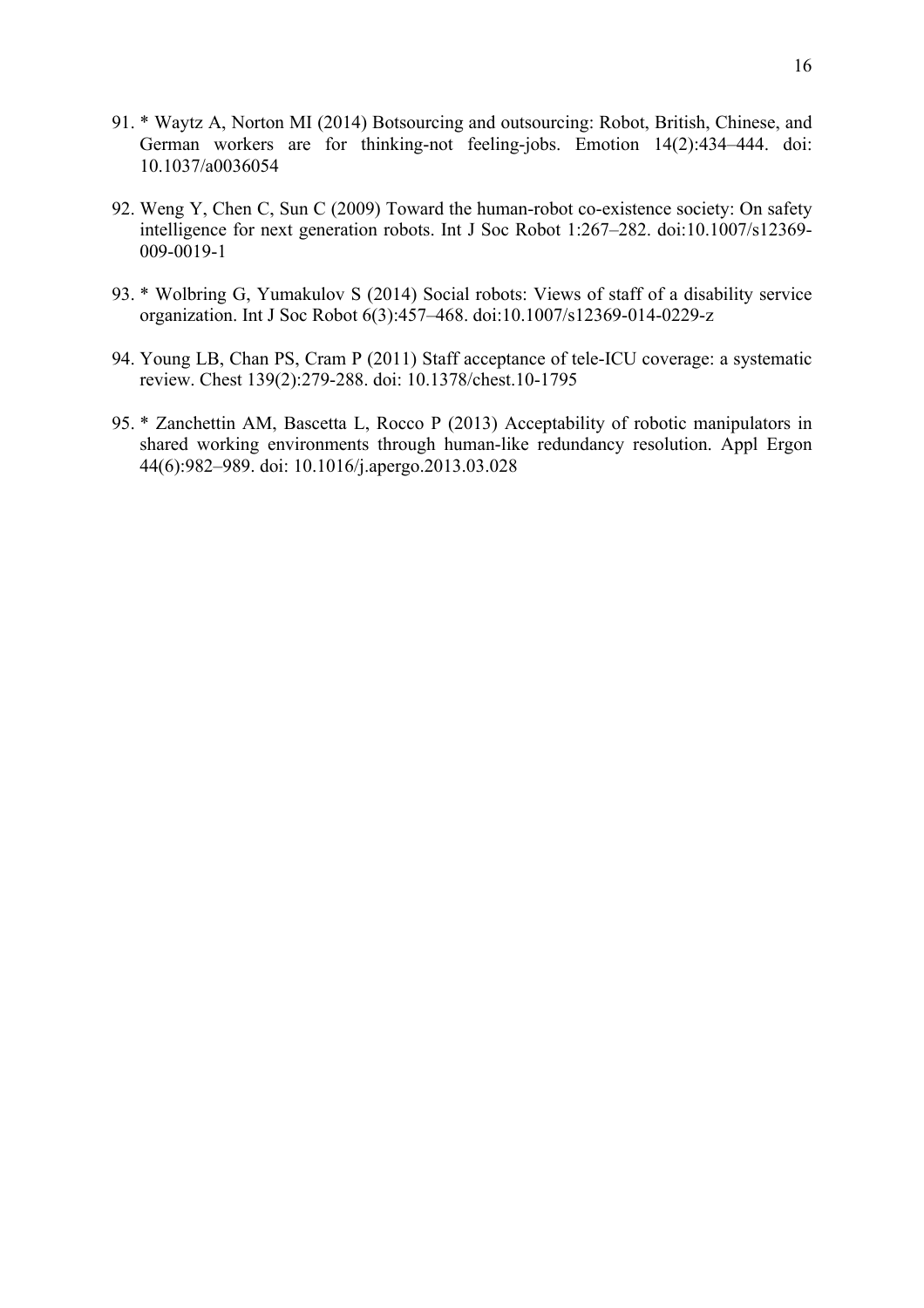# **Fig 1**.

Data collection process.

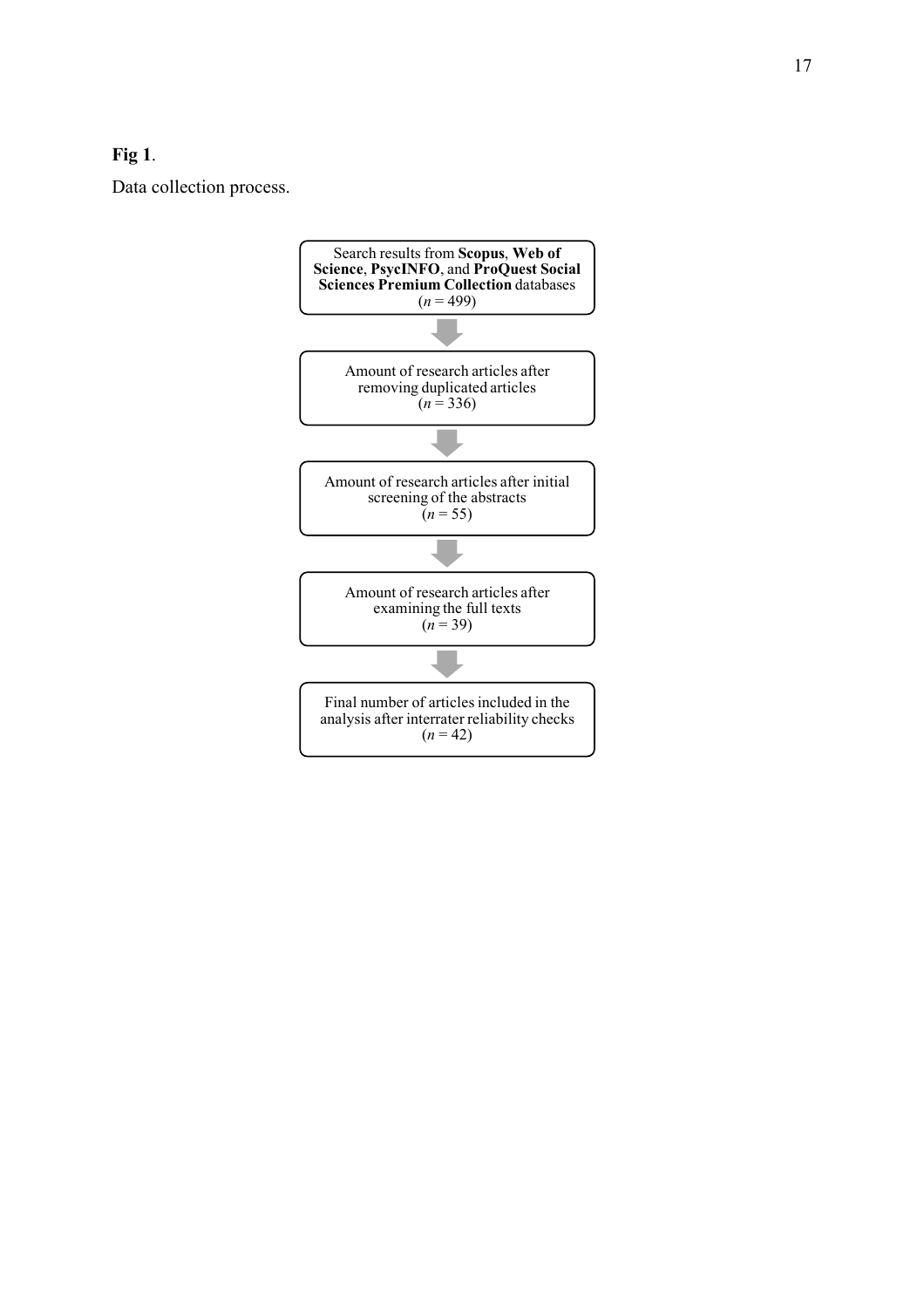# **Fig 2.**

Studies on attitudes toward occupational robots  $(n = 42)$ , frequencies by year and participants' exposure to robots.



*Note: data collection period extended only to October 2016.*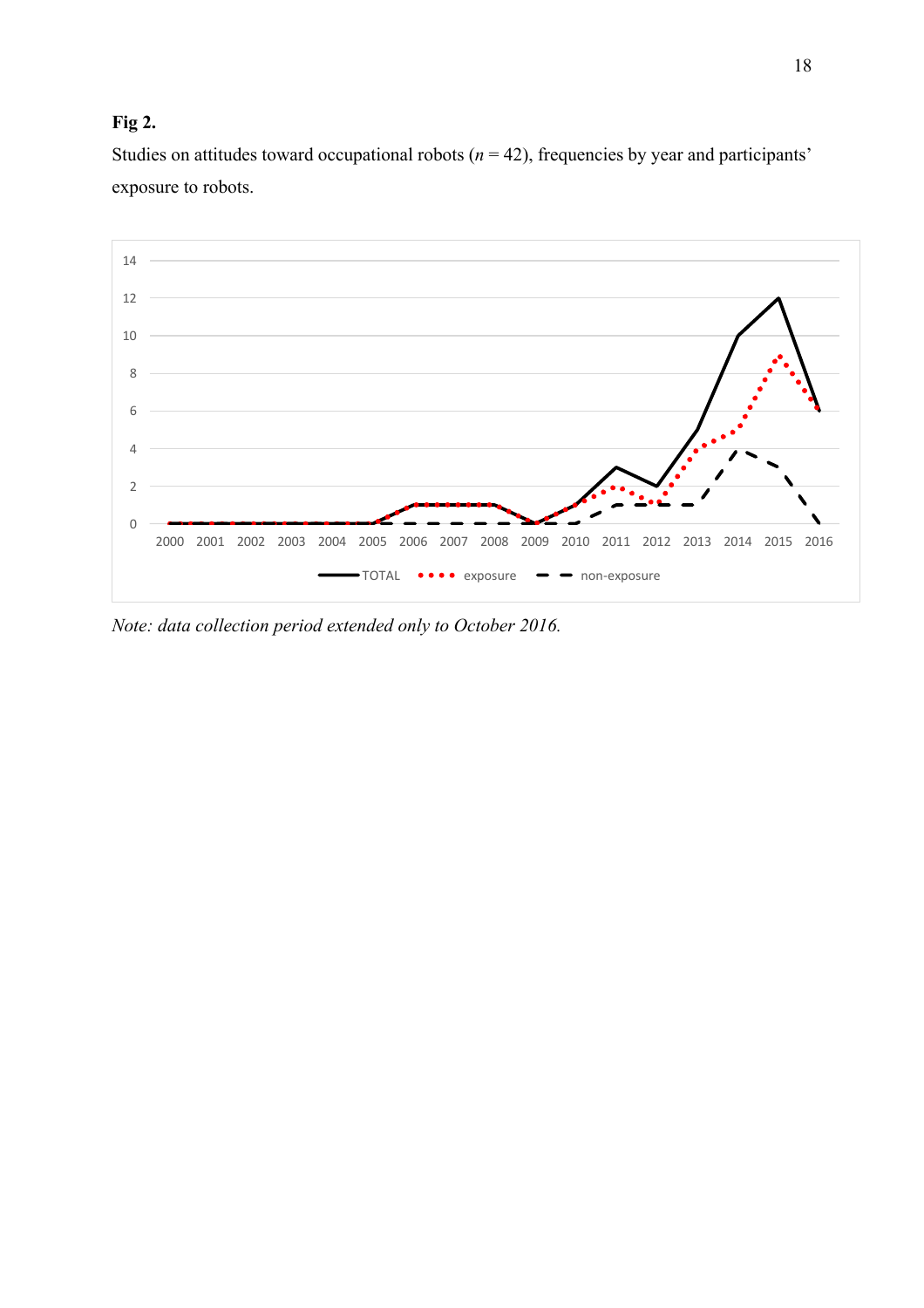| <b>Method</b>                                | $\% n = 42$ |
|----------------------------------------------|-------------|
| Quantitative                                 | 50% (21)    |
| Qualitative                                  | 29% (12)    |
| Both                                         | $21\%$ (9)  |
| <b>Sample size</b>                           | Mean (SD)   |
| Quantitative research articles               | 182 (310)   |
| Qualitative research articles                | 36(37)      |
|                                              |             |
| <b>Study location</b>                        | $\%$ n = 42 |
| <b>United States</b>                         | $19\%$ (8)  |
| Sweden                                       | $12\%$ (5)  |
| Canada                                       | $10\%$ (4)  |
| Germany                                      | $10\%$ (4)  |
| <b>United Kingdom</b>                        | $7\%$ (3)   |
| Italy                                        | $5\%$ (2)   |
| Austria                                      | $5\%$ (2)   |
| Japan                                        | $5\%$ (2)   |
| Hungary                                      | $5\%$ (2)   |
|                                              |             |
| Australia, Spain, Macedonia, Norway, 17% (7) |             |
| Singapore, Denmark, New Zealand              |             |
| Multiple countries                           | $7\%$ (3)   |
|                                              |             |
| Occupational field of the robot              | $\%$ n = 42 |
| Social and health services                   | $69\% (29)$ |
| Culture and communication                    | $5\%$ (2)   |
| Education                                    | $2\%$ (1)   |
| <b>Business</b>                              | $2\%$ (1)   |
| Agriculture                                  | $2\%$ (1)   |
| Industry                                     | $2\%$ (1)   |
| Other, general                               | $2\%$ (1)   |
| Multiple professional fields                 | $14\%$ (6)  |

**Table 1.** Descriptive information about the included studies  $(n = 42)$ .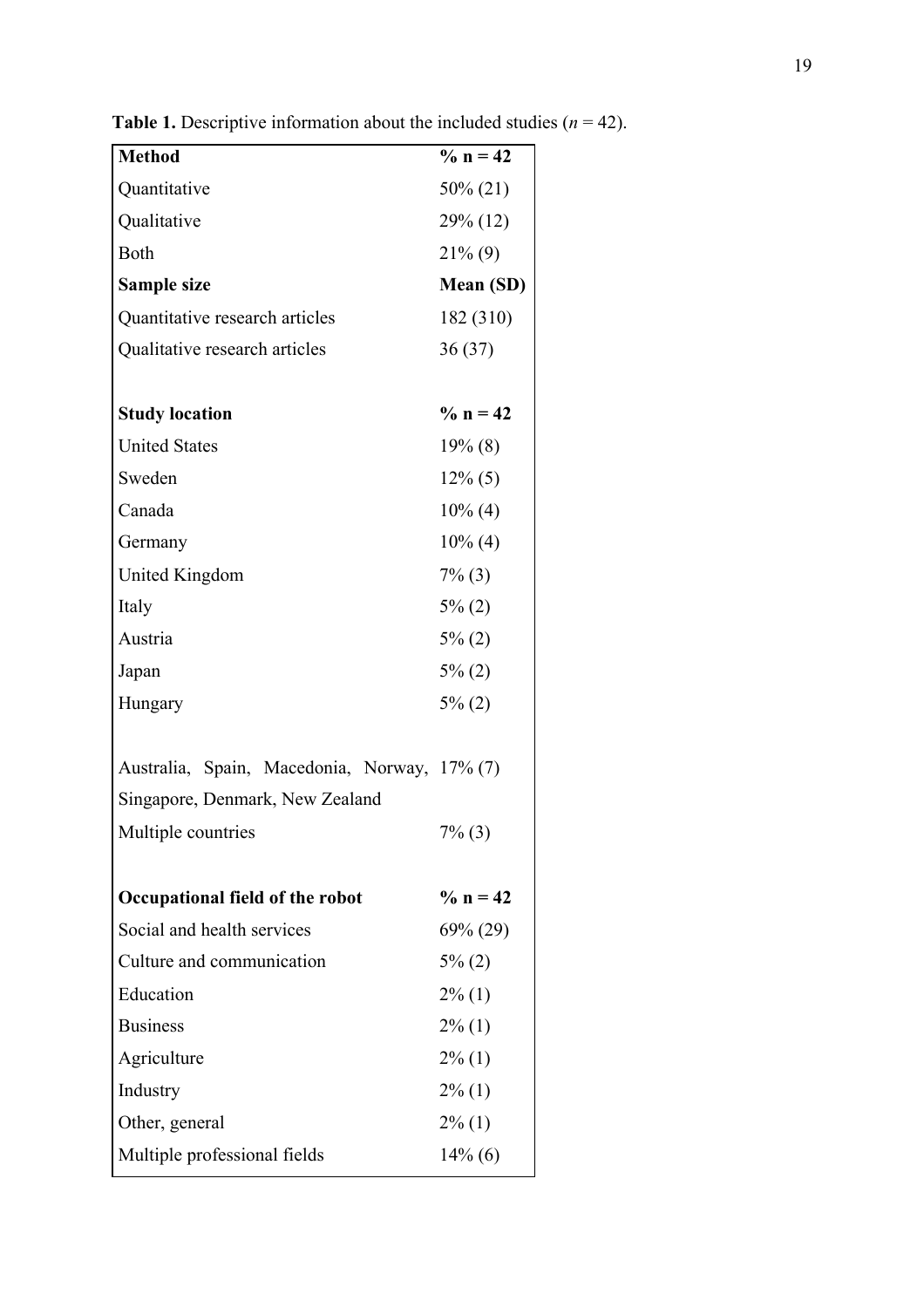|                                |                           | Positive / Negative /                    |              |
|--------------------------------|---------------------------|------------------------------------------|--------------|
|                                | approving                 | conflicting                              |              |
| Studies ( $n = 42$ )           | attitudes                 | attitudes                                |              |
| Participants exposed to robots |                           | $67.7\% (21)$ $32.3\% (10)$ $100\% (31)$ |              |
| Hypothetical robots            | $18.2\% (2)$ $81.8\% (9)$ |                                          | $100\%$ (11) |
| FET (two-tailed) $p < .05$     |                           |                                          |              |

**Table 2.** Studies by positive and negative attitudes and robot exposure.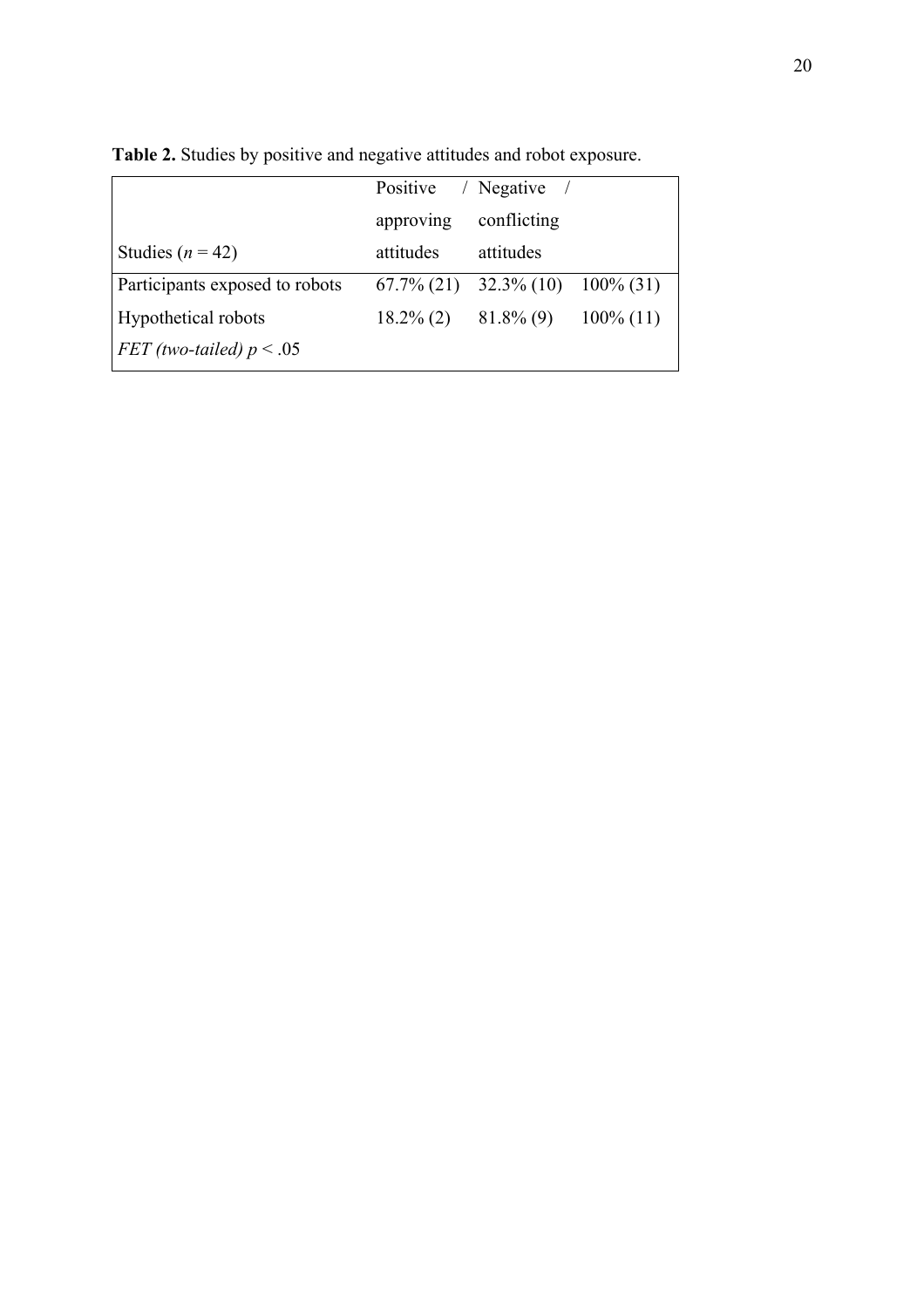| Occupational    | Research results categorized by positive/approving and negative/conflicting attitudes of                                                                                                                                                                                                                                          |
|-----------------|-----------------------------------------------------------------------------------------------------------------------------------------------------------------------------------------------------------------------------------------------------------------------------------------------------------------------------------|
| field           | the respondents                                                                                                                                                                                                                                                                                                                   |
|                 |                                                                                                                                                                                                                                                                                                                                   |
| Social & health | <b>BY RESPONDENT GROUP:</b>                                                                                                                                                                                                                                                                                                       |
| care            | Robots are accepted in work tasks related to hospital by general public [17]. Patients<br>$+$<br>accepted robots in reflexology [27] and brain injury rehabilitation [8], and professionals<br>in surgery [41, 90]                                                                                                                |
|                 | Professionals [8, 51] and elderly respondents [6] questioned the necessity and<br>-                                                                                                                                                                                                                                               |
|                 | feasibility of robots in social and health care fields                                                                                                                                                                                                                                                                            |
|                 | Robots were not well accepted by care professionals [78, 93] or as a robot bathtub by<br>-<br>the elderly respondents [6]<br>AS EQUIPMENT OR AS A WORKER:                                                                                                                                                                         |
|                 | Robots were accepted as substitutes for tools or equipment [2, 76, 69] and co-                                                                                                                                                                                                                                                    |
|                 | $^{+}$<br>workers [90], and even referred to as a social actor or a citizen [76]                                                                                                                                                                                                                                                  |
|                 | Robots were perceived more desirable than computer tablets for providing health<br>$^{+}$                                                                                                                                                                                                                                         |
|                 | care information [56]                                                                                                                                                                                                                                                                                                             |
|                 | A social robot representing an extroverted female was well accepted in the health<br>$^{+}$                                                                                                                                                                                                                                       |
|                 | care field [85]                                                                                                                                                                                                                                                                                                                   |
|                 | Robots were not desired to replace human workers [48, 63] or assistance dogs [30]<br>-                                                                                                                                                                                                                                            |
|                 | Robots were perceived more as toys or entertainment than as sources of security by                                                                                                                                                                                                                                                |
|                 | elderly respondents [19, 71]                                                                                                                                                                                                                                                                                                      |
|                 | <b>HEALTH OUTCOMES:</b>                                                                                                                                                                                                                                                                                                           |
|                 | Robots were perceived as having a positive effect on patients in physiotherapy and<br>$^{+}$                                                                                                                                                                                                                                      |
|                 | rehabilitation [22, 31-32, 34], and physiotherapists accepted their use in clinics and<br>homes [53]                                                                                                                                                                                                                              |
|                 | <b>BY ROBOT TYPE:</b>                                                                                                                                                                                                                                                                                                             |
|                 | Telepresence robots were perceived as having positive effects on patient care [60, 75]<br>$+$<br>and communication [63, 79] and ranked at least as desirable as telephones [7, 47]                                                                                                                                                |
|                 | Assistive robots were well accepted by the elderly people [19, 39, 46, 52, 71], robot<br>$^{+}$<br>bathtubs by professionals [6], and monitoring robots by both respondent groups [39]<br><b>BY WORK TASK:</b>                                                                                                                    |
|                 | Elderly people preferred robots for communication and professionals for monitor or<br>$^{+}$<br>to remind patients about medication or schedule of the day [46]. Housework [44, 93],<br>rehabilitation [93], tasks of a butler, and discussing personal issues [44] were<br>perceived as most desirable among multiple work tasks |
|                 | Robots are not desired in work tasks that require social skills [2, 39] and sensitivity                                                                                                                                                                                                                                           |
|                 | $[63]$                                                                                                                                                                                                                                                                                                                            |
|                 | Among different work tasks, the least desirable tasks were keeping company or                                                                                                                                                                                                                                                     |
|                 | providing care [44, 93] and grocery shopping or programming help [44]                                                                                                                                                                                                                                                             |
| Surveillance &  | Robots are accepted in work tasks related to a police force [17]<br>$^{+}$                                                                                                                                                                                                                                                        |
| military        | A social robot representing an introverted male was well accepted in the surveillance<br>$^{+}$                                                                                                                                                                                                                                   |
|                 | field [85]                                                                                                                                                                                                                                                                                                                        |
|                 | Robots were preferred for dangerous tasks or tasks related to search and rescue or<br>$^{+}$                                                                                                                                                                                                                                      |
|                 | the military in the field of surveillance [44]                                                                                                                                                                                                                                                                                    |
|                 | Robots were least preferred to perform security or house guard tasks [44]<br>-                                                                                                                                                                                                                                                    |
|                 | Military robots, especially autonomous military robots, were evaluated more<br>-                                                                                                                                                                                                                                                  |
|                 | negatively than a robot bathtub for elderly patients by general public [61]                                                                                                                                                                                                                                                       |
|                 | Future scenarios of surveillance robots presented concerns related to privacy,<br>-<br>excessive control, hacking of the systems, and unemployment [12]                                                                                                                                                                           |

**Table 3.** Summary of the results related to robot acceptance in different occupational fields.